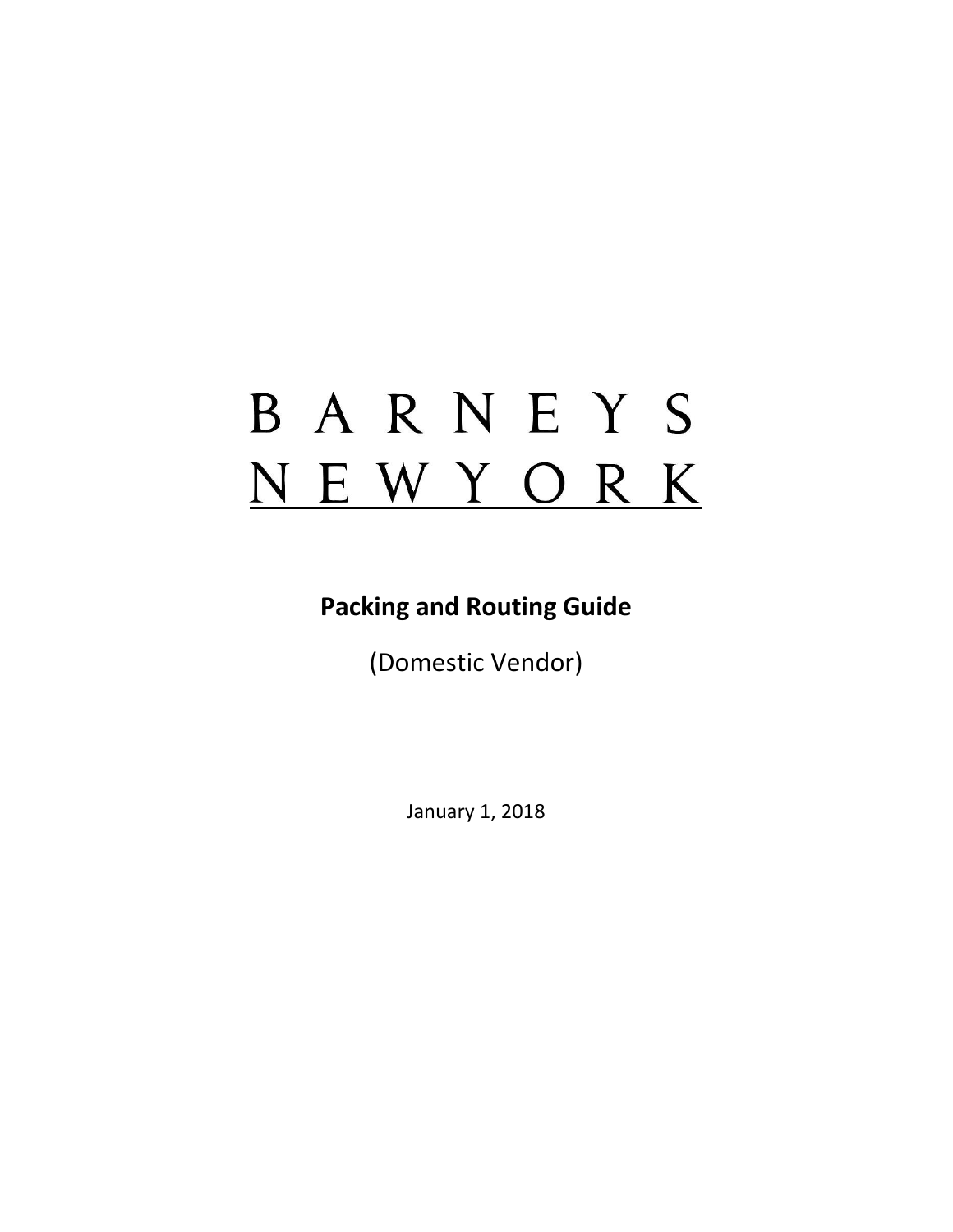# **DOCUMENTS AND LABELS**

# **Packing Lists:**

### **EDI Vendors:**

EDI vendors who receive our purchase orders electronically are **NOT REQUIRED** to include packing slips with shipments.

**EXCEPTION: Special Orders and Direct shipments must include a packing list placed inside each carton. The packing list must be specific to the contents inside the carton.** 

### **Non-EDI Vendors:**

**All shipments must include a packing list placed inside each carton. The packing list must be specific to the contents inside the carton. Pack lists for GOH shipments should be specific to each PO and attached to the lead garment of each PO.** 

### **Packing Slip Requirements**

- 1. A single purchase order and single store per packing list/carton.
- 2. The packing slip should list only the contents of that carton.
- 3. Multiple stores, purchase orders, and/or departments cannot be on a single packing slip.

### **All packing slips must include the following information**

- Vendor name and address
- Barneys PO number
- Barneys Department number
- Barneys Store number
- Packing slip number and date
- Vendor Style and description
- BNY style number on PO
- Size description (when ordered by size)
- Color description (when ordered by color)
- Quantity shipped per style/color/size
- Total quantity of items shipped by packing slip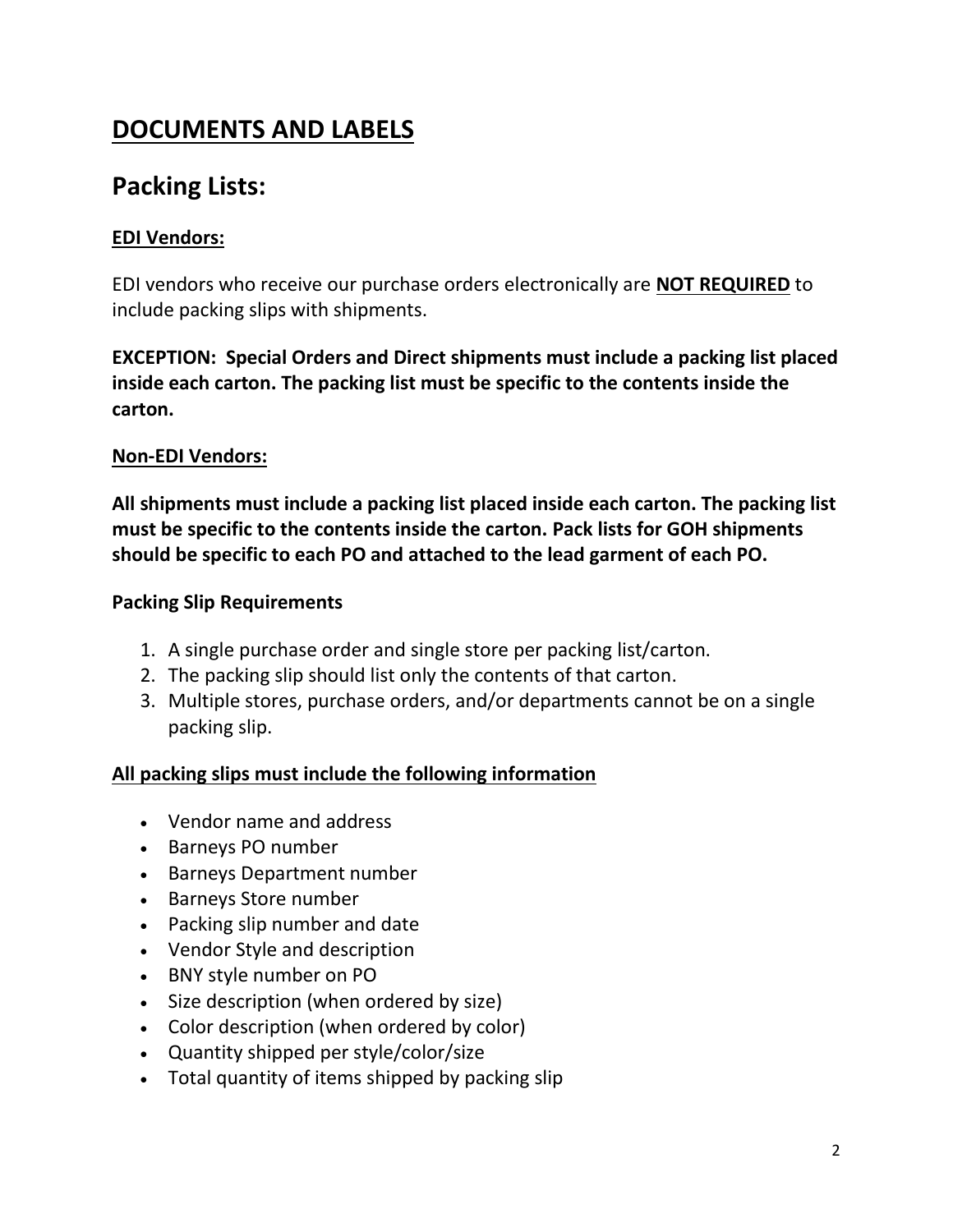# **Bill of Lading**

### **EDI and Non-EDI Vendors**

All common carrier shipments require a BOL. FedEx and UPS shipments do not require a BOL.

### **Bill of Lading should include the following information**

- Ship from address
- Ship to address
- Unique BOL number
- Carrier name
- Corresponding department number(s)
- Corresponding purchase order number(s)
- Total number of cartons
- Total weight

# **Carton Labeling**

### **(EDI and Non-EDI Vendors):**

- 1. **Carton markings and carton labels must be placed on side of carton/crate to include GS1-128 labels, all carriers labeling, address labels, etc.**
- 2. Each carton **MUST** be clearly labeled with the following information:
	- a. Purchase order number
	- b. Department number
	- c. Store number
	- d. Address of consignee "shipped to"
	- e. Address of vendor "shipped from"
- 3. Carton label placement:
	- a. Cartons more than 6 inches tall
		- i. Carton labels must be placed a minimum of 1" from bottom right corner on side of carton
		- ii. Carton label must be a minimum of 1.5"-3.0" from side of carton
	- b. Cartons less than 6 inches tall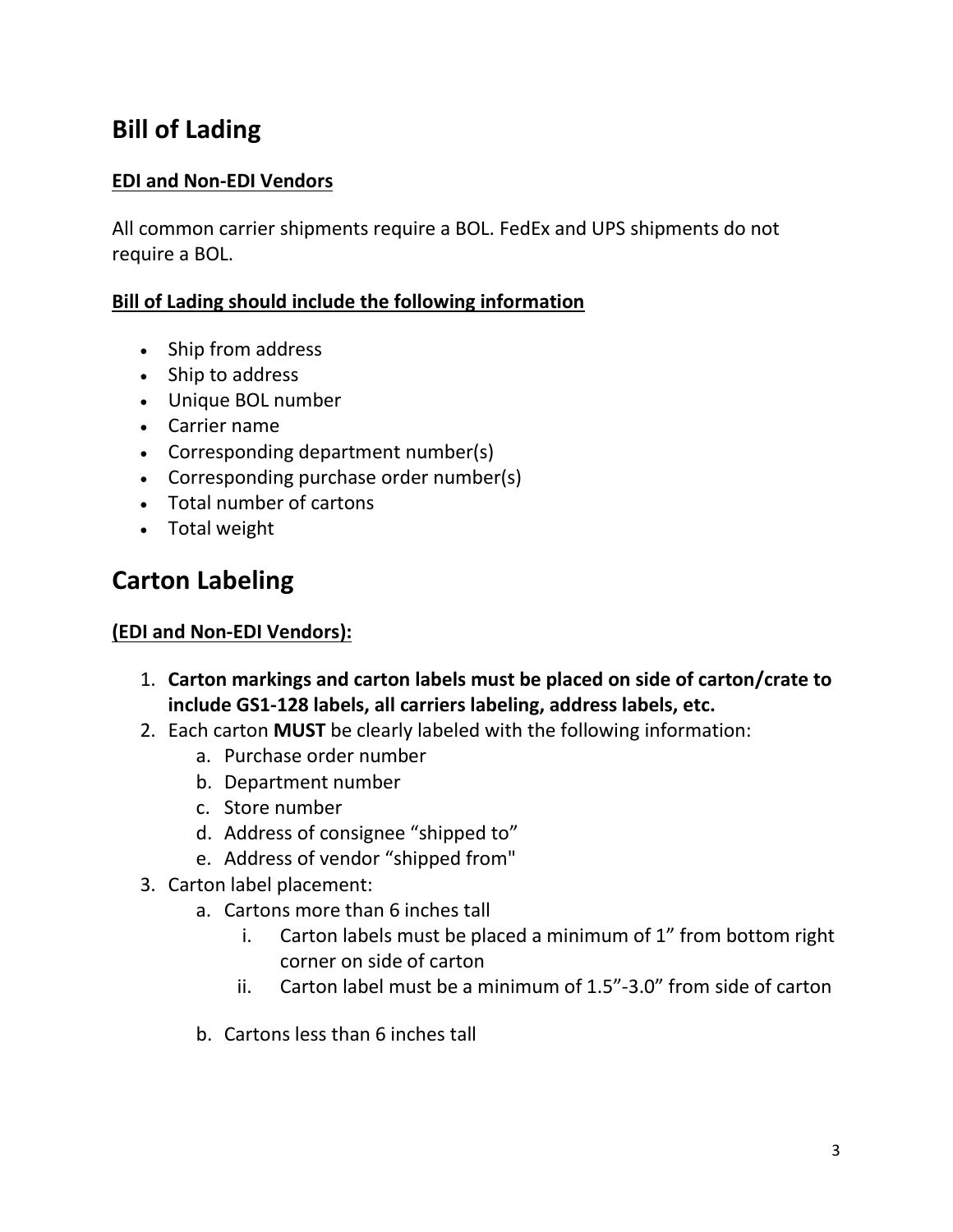- i. Carton label should be placed in the same dimensional area as listed above with the excess of the label folded over the top of the carton
- ii. Do not cover taped seems with the label
- c. Palletized cartons should have outward-facing labels
- 4. Do not place any labels over the GS1-128 label
- 5. Mark glassware cartons with "fragile" stickers.

### **Special Orders**

- 1. All special order merchandise must have special order self-adhesive adhered to the outside carton.
- 2. PO number, style number, and customer name must appear on the outside of the carton.
- 3. DO NOT MIX special orders with any other merchandise ordered.
- 4. PO/special PO number must appear on the carton and all documentation.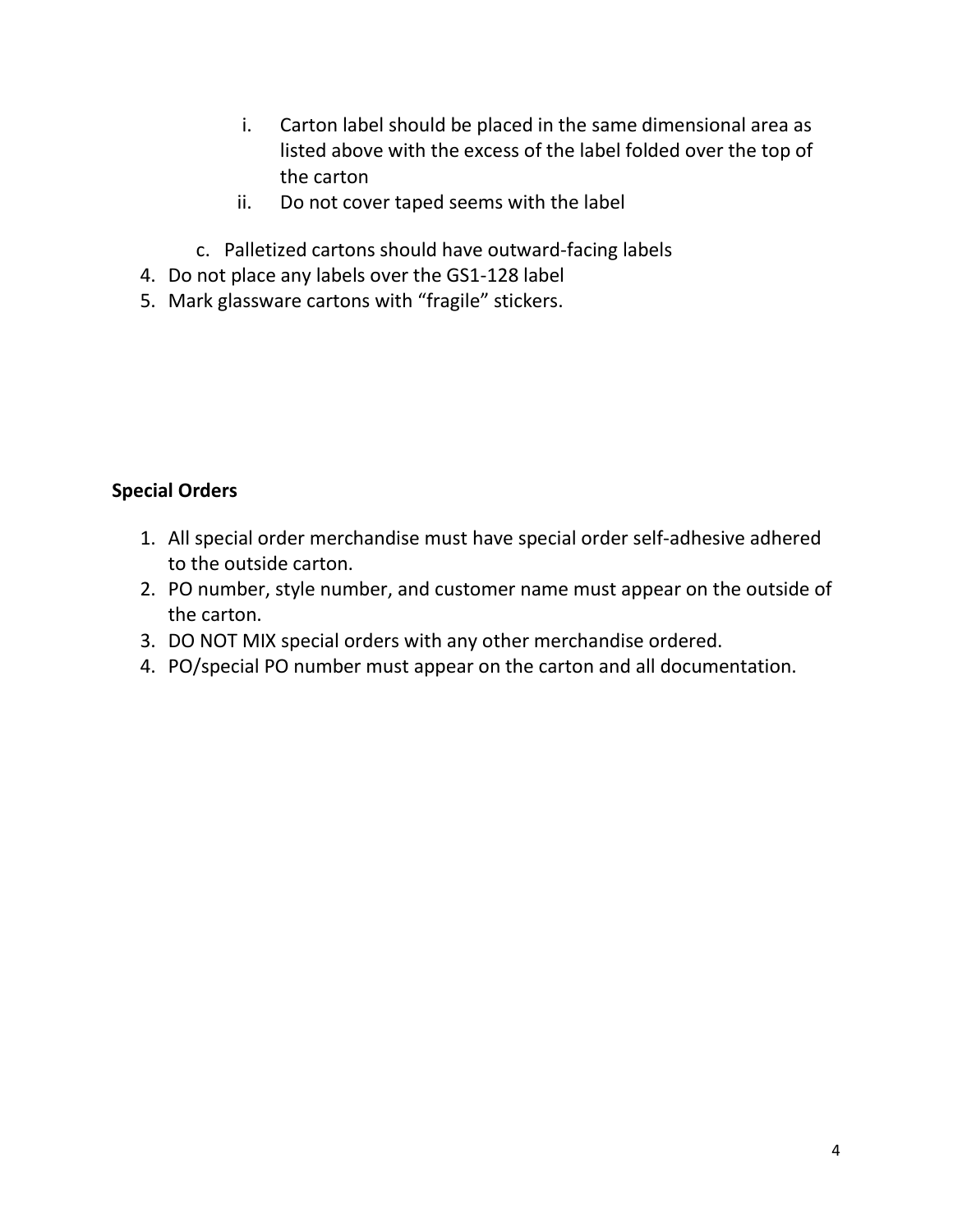# **PACKING**

### **Carton Requirements**

### **(EDI and Non-EDI Vendors):**

Cartons shipped should be a maximum of 50 lb. with dimensions no larger than 48" x 48" x 48".

Cartons should be packed and sealed in such a way as to ensure the security and well-being of the contents within.

### **Merchandise Packing Requirements**

### **(EDI Vendors): Cross Dock PO**

- 1. Pack by Store merchandise for multiple stores cannot be packed in the same carton (see Reference Guide for store listing).
- 2. GOH Pack/ship by store.

### **(Non-EDI Vendors): Flow Through / Bulk PO**

- 1. Flat merchandise must be packed by style, color, and size.
- 2. GOH pack/ship by style, color, and size.

### **(EDI and Non-EDI Vendors):**

- 1. All ready-to-wear and accessories must be poly-bagged for protection. (Exceptions: cosmetics, glassware, furniture, and shoes.)
- 2. Tickets must be attached to both merchandise and polybags/protective outer covering. See ticketing guidelines.
- 3. Hanging garments must be packed/shipped as garments on hangers (GOH).
- 4. All GOH must be poly-bagged for protection and extends 6" below the garment.
- 5. All garments should be packed in a manner to minimize wrinkling and prevent damage (i.e. do not overstuff GOH cartons).
- 6. No single-wire hangers or hangers with sharp ends can be used.
- 7. No newspaper or straw should be used for fillers.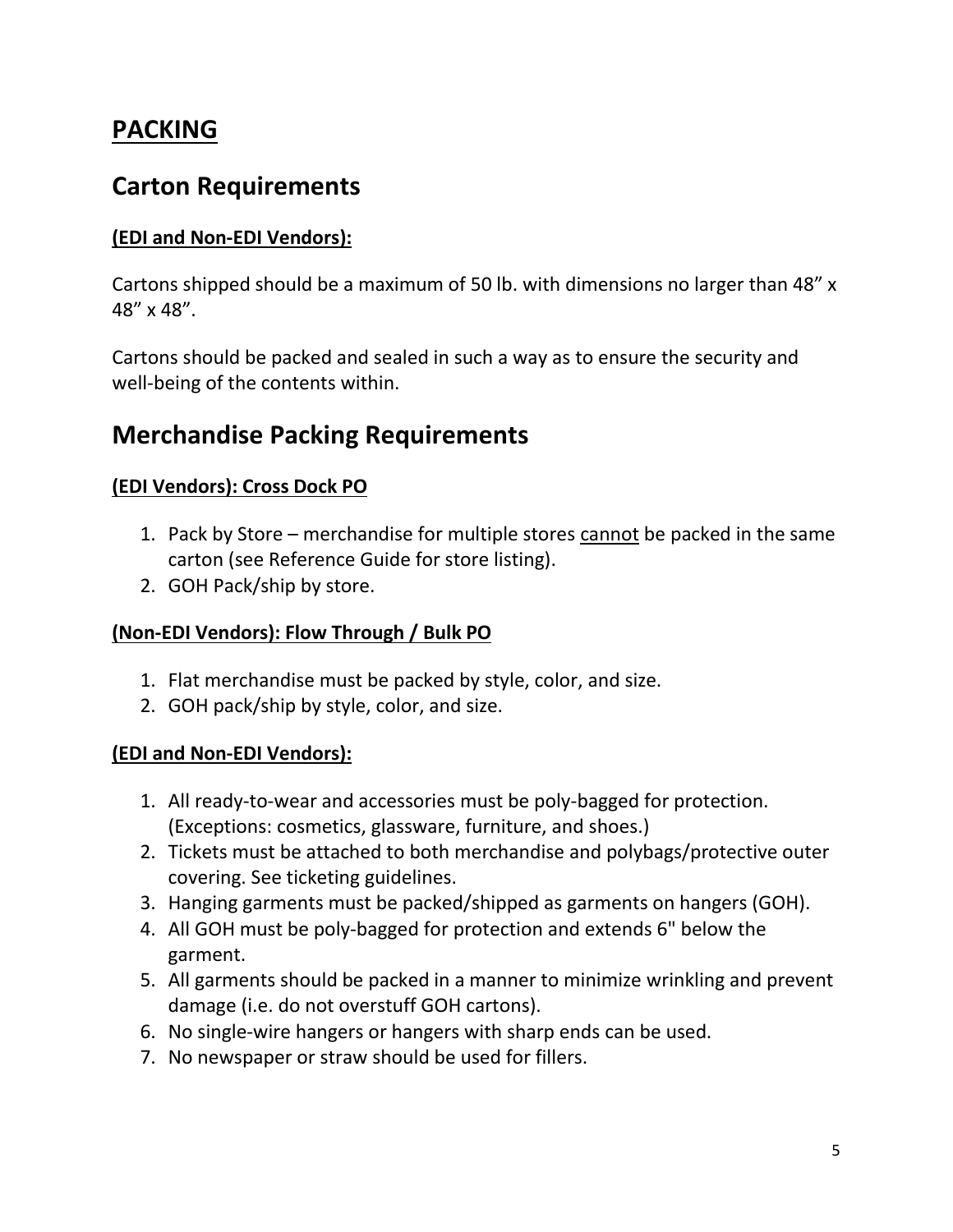### **Cosmetics**

- 1. All tester merchandise must be packed separately from merchandise and packed by store.
- 2. Style numbers must appear on merchandise.
- 3. All sets must be packed together and marked as a set.
- 4. Care must be taken when packing liquid items such as gels, lotions, and creams in order to avoid damaging adjacent material in the event of breakage or leakage.

### **Dinnerware, Glassware, Giftware**

- 1. All fragile merchandise must be bubble-wrapped for protection.
- 2. All linens, tableware, etc. must be in plastic packaging for protection.
- 3. Style numbers must appear on merchandise, e.g. glassware (sticky tickets on bottom, and visible)
- 4. All sets must be packed together and marked as a set.

### **Jewelry**

- 1. Each item must be packed by SKU in a poly-bag, bubble wrap, or presentation box.
	- $\circ$  Vendor style information must be visible on the outside of the poly-bag, bubble wrap, or presentation box.
- 2. Accompanying items such as pouches, warranty cards, polishing cloths, presentation boxes, etc. must be packed with corresponding merchandise.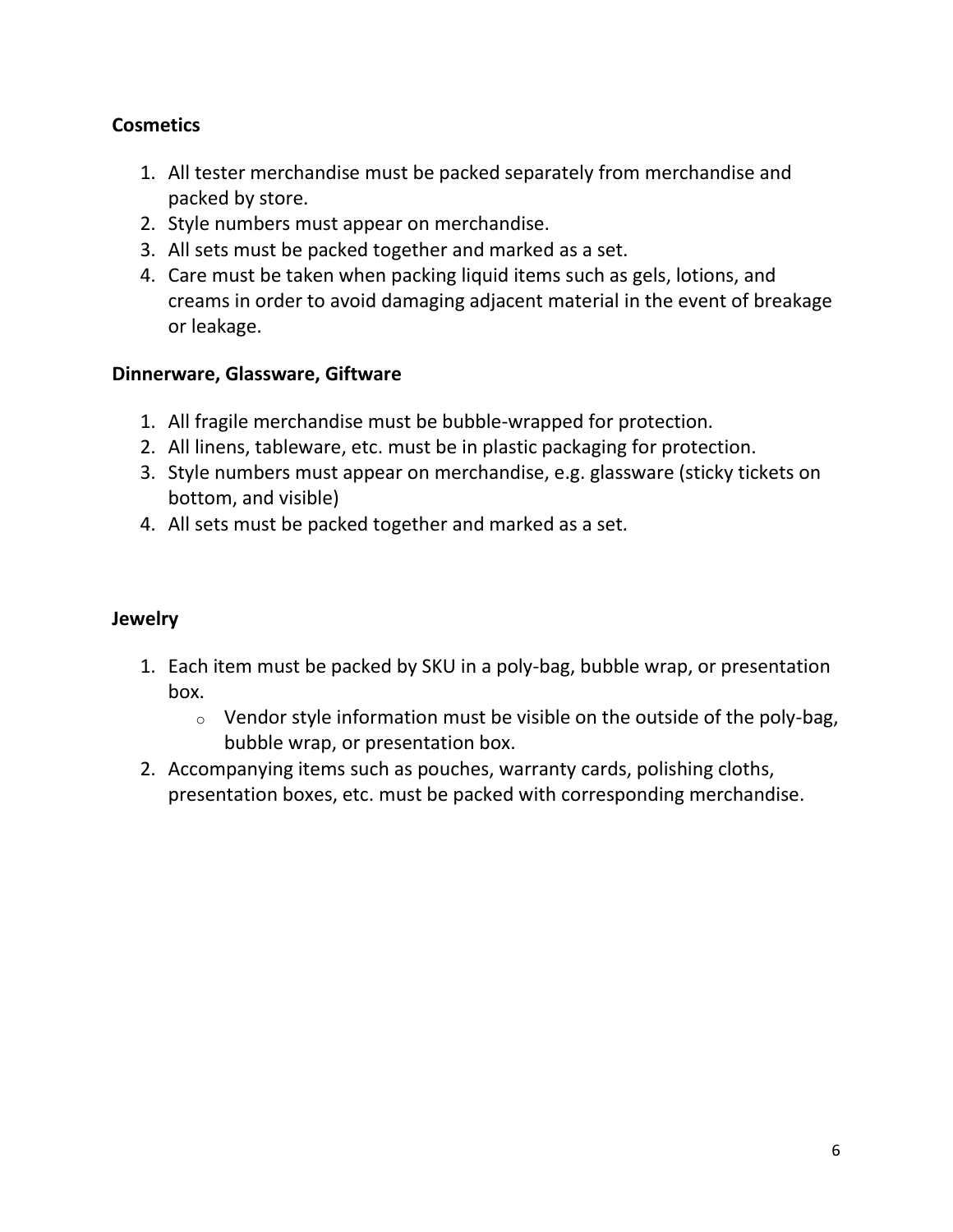# **TICKETING**

# **Ordering tickets**

All merchandise must be ticketed with a Barneys price ticket before shipping to a Barneys location. Barneys has selected industry leader FineLine Technologies as our ticketing supplier. See the instructions below for registering online at the exclusive BNY web portal. Once registered, tickets may be ordered directly by entering the BNY PO Numbers. Ticket orders are placed at your convenience via the BNY *FastTrak* web portal.



As a vendor of Barneys, we invite you to experience the many benefits of working with FineLine:

- Standard two-day turnaround time for ticket production
- Exceptional customer service
- Innovative technologies
- Global capabilities via all available service types
- 24/7 order tracking and order status

To begin, simply register your company on *FastTrak*, FineLine's web-based ordering system. Add your Barneys vendor ID. Barneys will upload your purchase orders to *FastTrak*, where you can then select the necessary POs from the list provided and begin ordering. Click the following link to register: <https://www.finelineglobal.com/fasttrak/NewRegistration.aspx>

To download a full copy of the *FastTrak* User Guide visit: [http://www.finelinetech.com/fasttrak\\_userguide/](http://r20.rs6.net/tn.jsp?e=001upxoek_tY3c2rr9XmrCl5__m3NB23pnWgAiXtSWnyBTZcFJS9iWK6qrSjIcexehcnKZsifAUCSb9MxjUTPtrNlZytrGUKYElORA2Zg86jvoWH-ZMxtAC1NKAKPULtJBvQir2MNbjKRE=)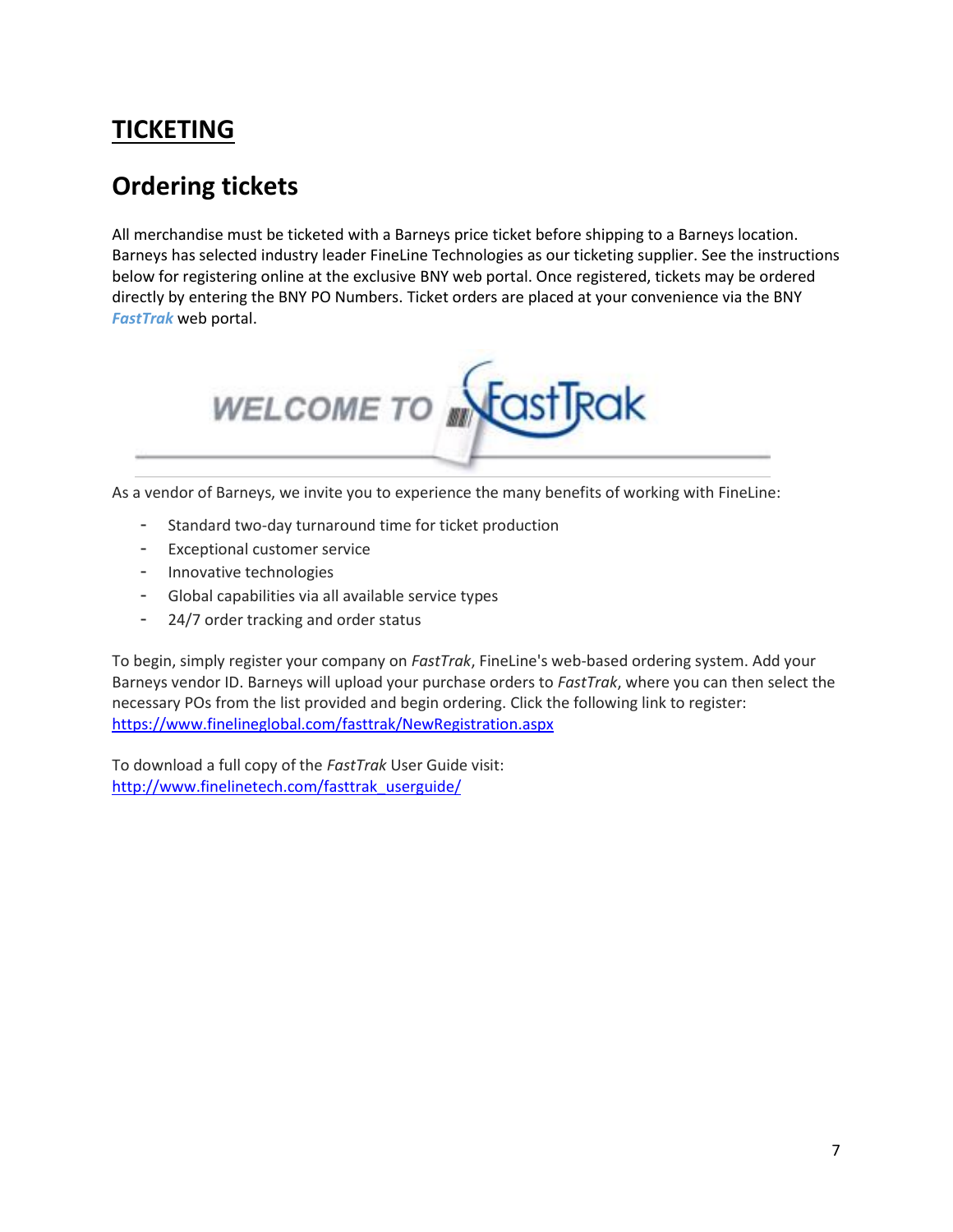

#14 Regular Shoe Label **#15 Mark-Down Shoe Label**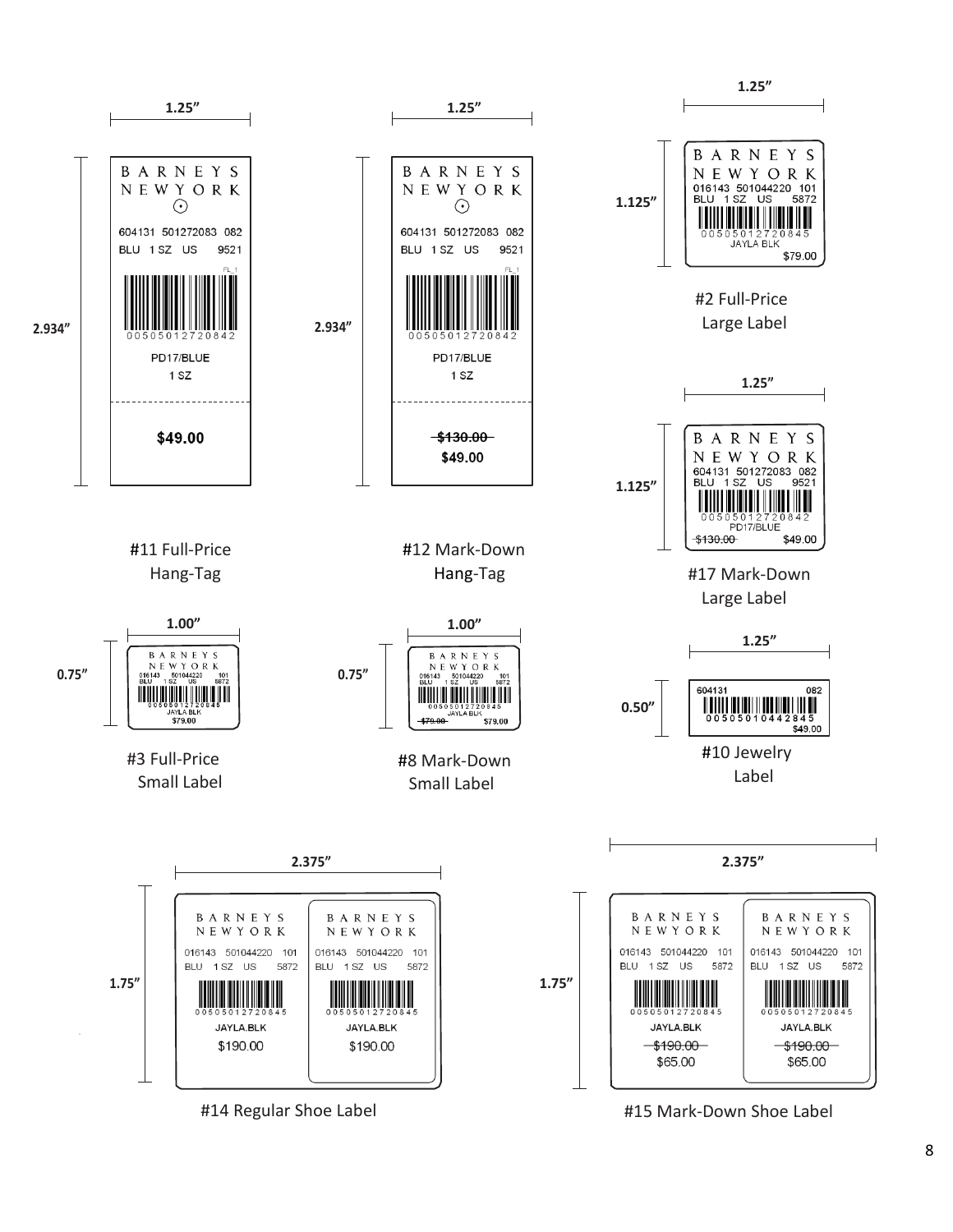# **Ticket Placement**

| <b>TYPE OF PRODUCT</b><br>Women's                                                 | <b>TICKET TYPE &amp; PLACEMENT</b>                                                                          |
|-----------------------------------------------------------------------------------|-------------------------------------------------------------------------------------------------------------|
| Jackets, Robes, Outerwear,<br>Sweaters, Blouses, Dresses,<br><b>Evening Gowns</b> | Hang-Tag (#11, #12): Attach with<br>plastic barb to brand or size label on<br>neck                          |
| <b>Dress Shirts</b>                                                               | Hang-Tag (#11, #12): Attach with<br>plastic barb to third button hole from<br>the bottom                    |
| Skirts, Pants, Shorts                                                             | Hang-Tag (#11, #12): Attach with<br>plastic barb to inside brand label                                      |
| Denim                                                                             | Hang-Tag (#11, #12): Attach with<br>plastic barb to inside care label in<br>waistband                       |
| Lingerie, Swimwear                                                                | Hang-Tag (#11, #12): Attach with<br>plastic barb to inside garment label                                    |
| Hats, Scarves                                                                     | Hang-Tag (#11, #12): Attach with<br>plastic barb to inside label or band                                    |
| <b>Socks</b>                                                                      | Large Label (#2, #17): Affix to product<br>tag next to vendor label                                         |
| Men's                                                                             |                                                                                                             |
| Sport Shirts, Tees, Robes                                                         | Hang-Tag (#11, #12): Attach with<br>plastic barb to garment label                                           |
| <b>Dress Shirts</b>                                                               | Hang-Tag (#11, #12): Attach with<br>plastic barb to third buttonhole from<br>the bottom                     |
| Jackets, Suits, Coats,<br>Outerwear                                               | Hang-Tag (#11, #12): Attach with<br>plastic barb to the underside of the left<br>lapel-attach to liner only |
| Trousers, Shorts, Swimwear                                                        | Hang-Tag (#11, #12): Attach with<br>plastic barb to brand label on<br>waistband                             |
| Denim                                                                             | Hang-Tag (#11, #12): Attach with<br>plastic barb to inside care label in<br>waistband                       |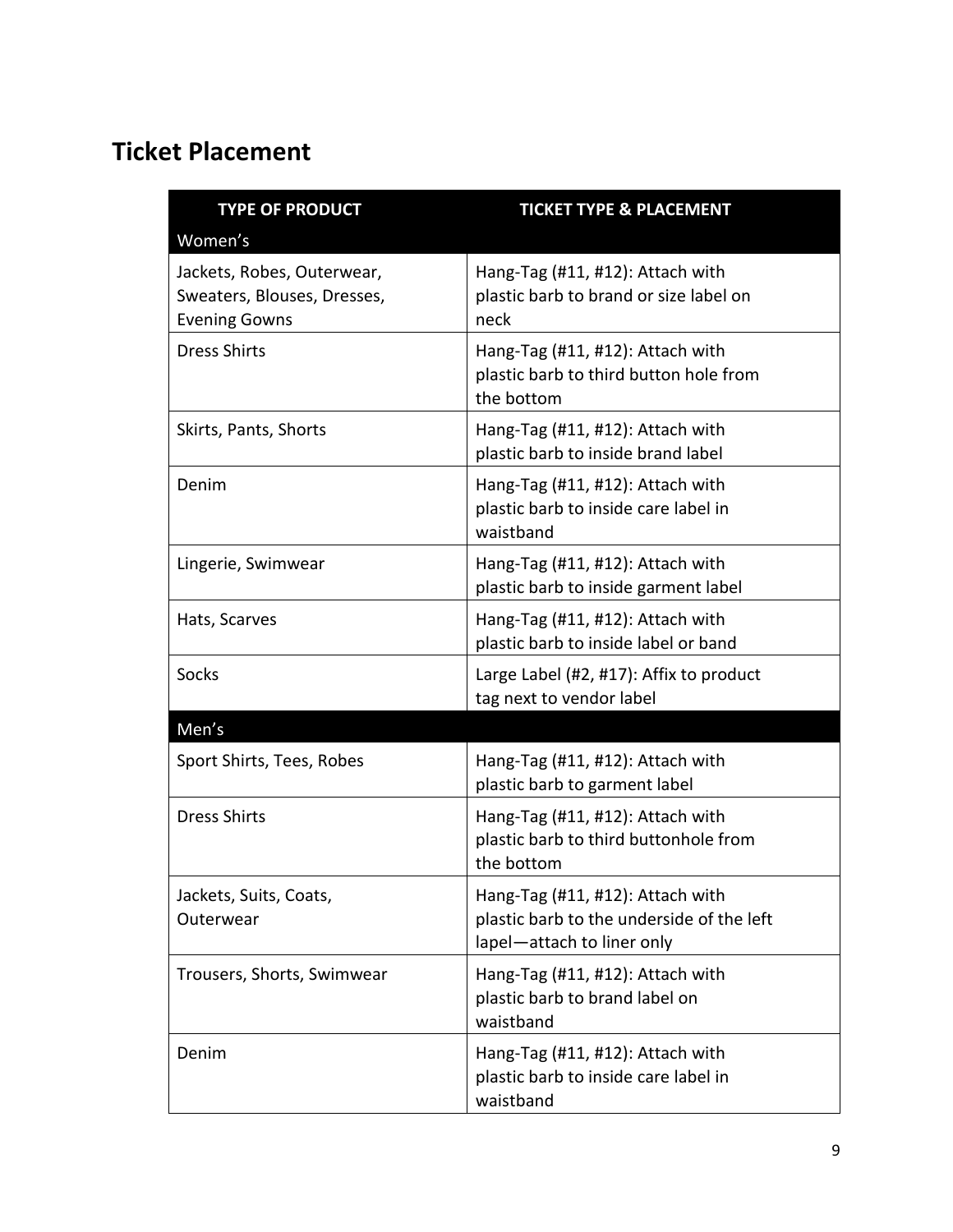| Neckties, Bow ties,<br>Cummerbunds | Hang-Tag (#11, #12): Attach with<br>plastic barb to loop or garment label                    |  |
|------------------------------------|----------------------------------------------------------------------------------------------|--|
| Socks                              | Large Label (#2, #17): Affix to product<br>tag next to vendor label                          |  |
| <b>Belts</b>                       | Hang-Tag (#11, #12): Attach with<br>plastic barb to first inside hold<br>(furthest from end) |  |
| <b>Cuff Links</b>                  | Silver Jewelry Label (#10) on silver<br>string-tag tied to piece                             |  |
| Children's                         |                                                                                              |  |
| Clothing                           | Hang-Tag (#11, #12): Attach with<br>plastic barb to garment label                            |  |
| Toys, Games                        | Large Label (#2, #17): Affix to bottom<br>of box                                             |  |
| Shoes                              |                                                                                              |  |
| <b>Shoes</b>                       | Shoe Label (#14, #15): Affix to shoe box<br>next to vendor label, but not covered<br>by lid  |  |
| Jewelry                            |                                                                                              |  |
| Fine Jewelry                       | Silver Jewelry Label (#10) on silver<br>string-tag tied to piece                             |  |
| Watches                            | Silver Jewelry Label (#10) on string-tag<br>tied to loop on band; if no loop tie to<br>band  |  |
| Earrings                           | Silver Jewelry Label (#10) on string-tag<br>enclosed in plastic bag with piece               |  |
| Cosmetics                          |                                                                                              |  |
| Skin Care                          | Small Label (#3, #8) on bottom of<br>packaging                                               |  |
| Lips, Hair                         | For store 066 (Web): Large Label (#2,<br>#17) on product box next to vendor<br><b>UPC</b>    |  |
|                                    | For all other locations: Small Label (#3,<br>#8) on product box next to vendor UPC           |  |
| Accessories                        |                                                                                              |  |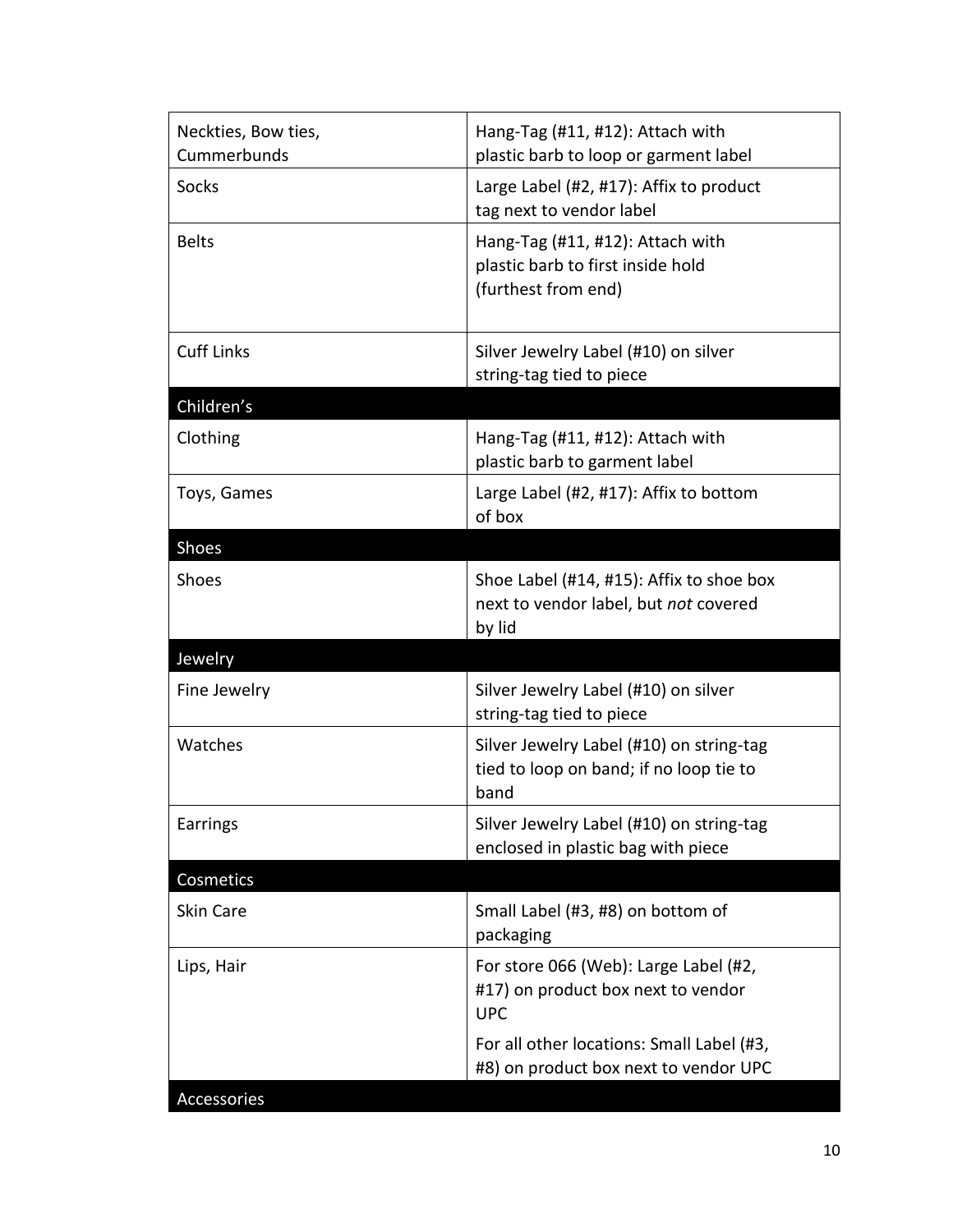| Handbags (all types) -<br>requires inside ticket and<br>carton ticket | Hang-Tag (#11, #12): Attach with<br>plastic barb to zip pull of inside pocket.<br>If no inside pocket, affix to available<br>hardware on outside of bag (zip pull,<br>etc.) |
|-----------------------------------------------------------------------|-----------------------------------------------------------------------------------------------------------------------------------------------------------------------------|
|                                                                       | Large Label (#2, #17): Affix to product<br>carton next to vendor label                                                                                                      |
| Gloves                                                                | Hang-Tag (#11, #12): Attach with<br>plastic barb to label inside glove                                                                                                      |
| Sunglasses                                                            | Silver Jewelry Label (#10) on string-tag<br>tied to hinge                                                                                                                   |
| Small leather                                                         | Hang-Tag (#11, #12): Slide inside<br>pocket                                                                                                                                 |
| Chelsea Passage (Home)                                                |                                                                                                                                                                             |
| Furniture                                                             | Hang-Tag (#11, #12): Place tickets in<br>pouch and affix to shipping container<br>(crate, carton)                                                                           |
| Books, Stationery, Frames,<br>Candles, Paper Box Products             | Large Label (#2, #17): Affix to back,<br>bottom-right, above, or next to vendor<br>barcode                                                                                  |
| Food, Tea, Spice                                                      | Large Label (#2, #17): Affix to bottom                                                                                                                                      |
| Dinnerware                                                            | Small Label (#3, #8): Affix next to<br><b>Vendor UPC</b>                                                                                                                    |
| Pillows, Throws, Scarves,<br>Umbrellas                                | Hang-Tag (#11, #12): Attach with<br>plastic barb to brand label                                                                                                             |
| Napkins, Placemats, Cloths,                                           | Ticket with Tag (#2 and #17)                                                                                                                                                |
| Napkin Rings                                                          | Ticket with Tag (#10)                                                                                                                                                       |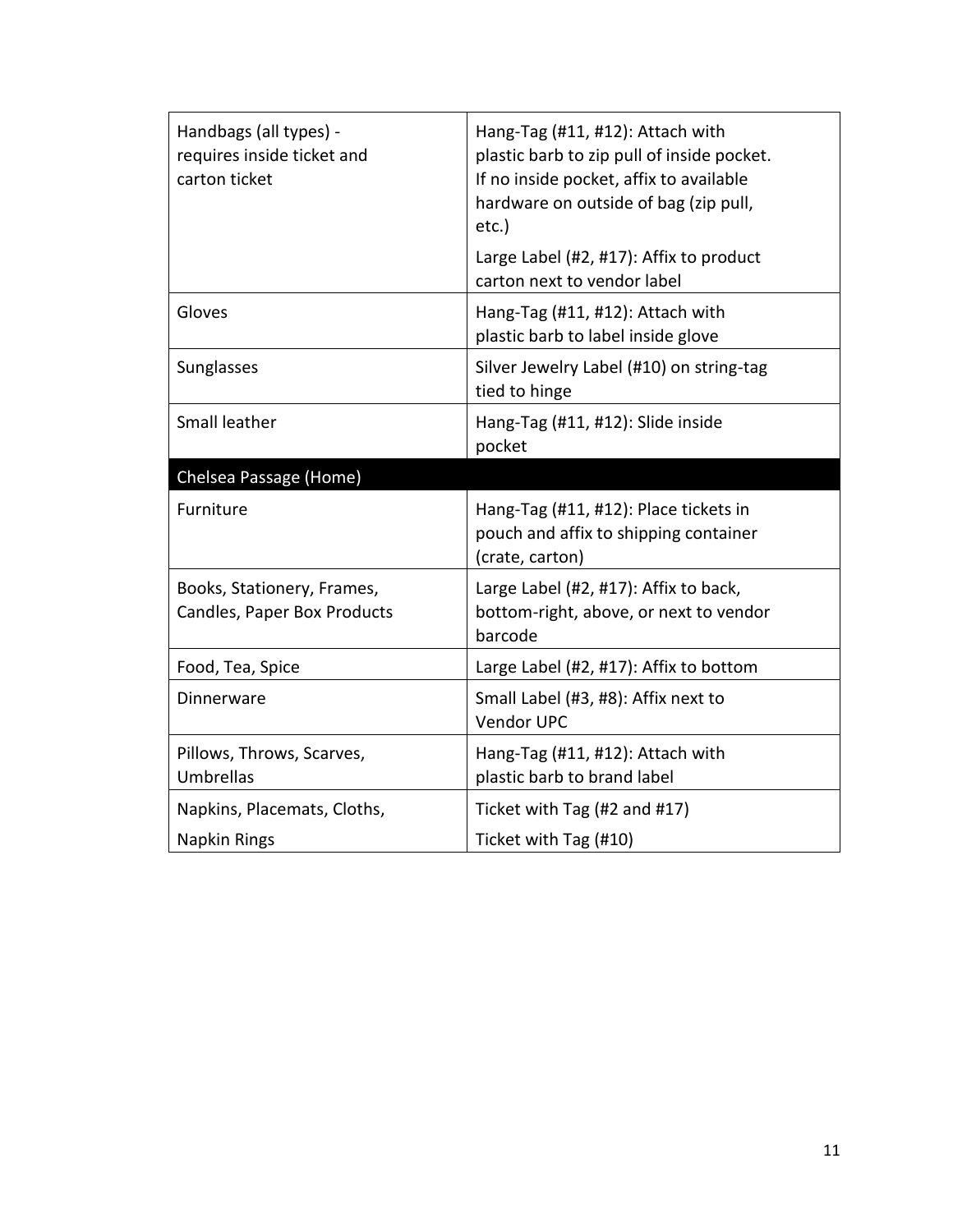# **SHIPPING INSTRUCTIONS**

### **General Instructions**

### **(EDI and Non-EDI Vendors):**

- 1. All purchase orders must be listed on the Bill of Lading.
- 2. Goods must be shipped in accordance with the Delivery Start Ship Date and the Cancel Date.
- 3. Routing instructions apply only to purchase orders where BARNEYS is responsible for the freight charges.
- 4. UNDER NO CIRCUMSTANCES IS MERCHANDISE TO BE DELIVERED TO THE CORPORATE ADDRESS AT 575 5TH AVE., NY.
- 5. UNLESS EXPLICITLY AUTHORIZED BY THE BARNEYS NEW YORK BUYING OFFICE, ALL MERCHANDISE (INCLUDING SAMPLES) MUST BE DELIVERED TO:

BARNEY'S, INC. 1201 VALLEY BROOK AVE. LYNDHURST, NJ 07071

6. INSURANCE or declaring value for insurance purposes is not allowed (see exception for Fine Jewelry and Fine Furs in section B).

# **Fine Jewelry and Fine Fur Shipments**

Fine Jewelry is defined as any shipment containing any one unit with a first cost that exceeds \$500, including watches. Fine fur is described as any one item with a cost exceeding \$5000.

Call your BARNEYS buying contact for a DVX assignment number if you do not already have one.

- 1. Shipments with a combined value exceeding \$25,000 must be shipped through Brink's Global Services (phone # 1-800-825-8332). Additional assistance can be obtained through the BARNEYS Transportation Department at aguerrero@barneys.com or pcaterina@barneys.com or 201-531-7706.
- 2. Carton marking must include Purchase Order Number. THE WORD(S) "JEWELRY, WATCHES, ETC." MUST NOT BE ON THE OUTSIDE OF THE CARTON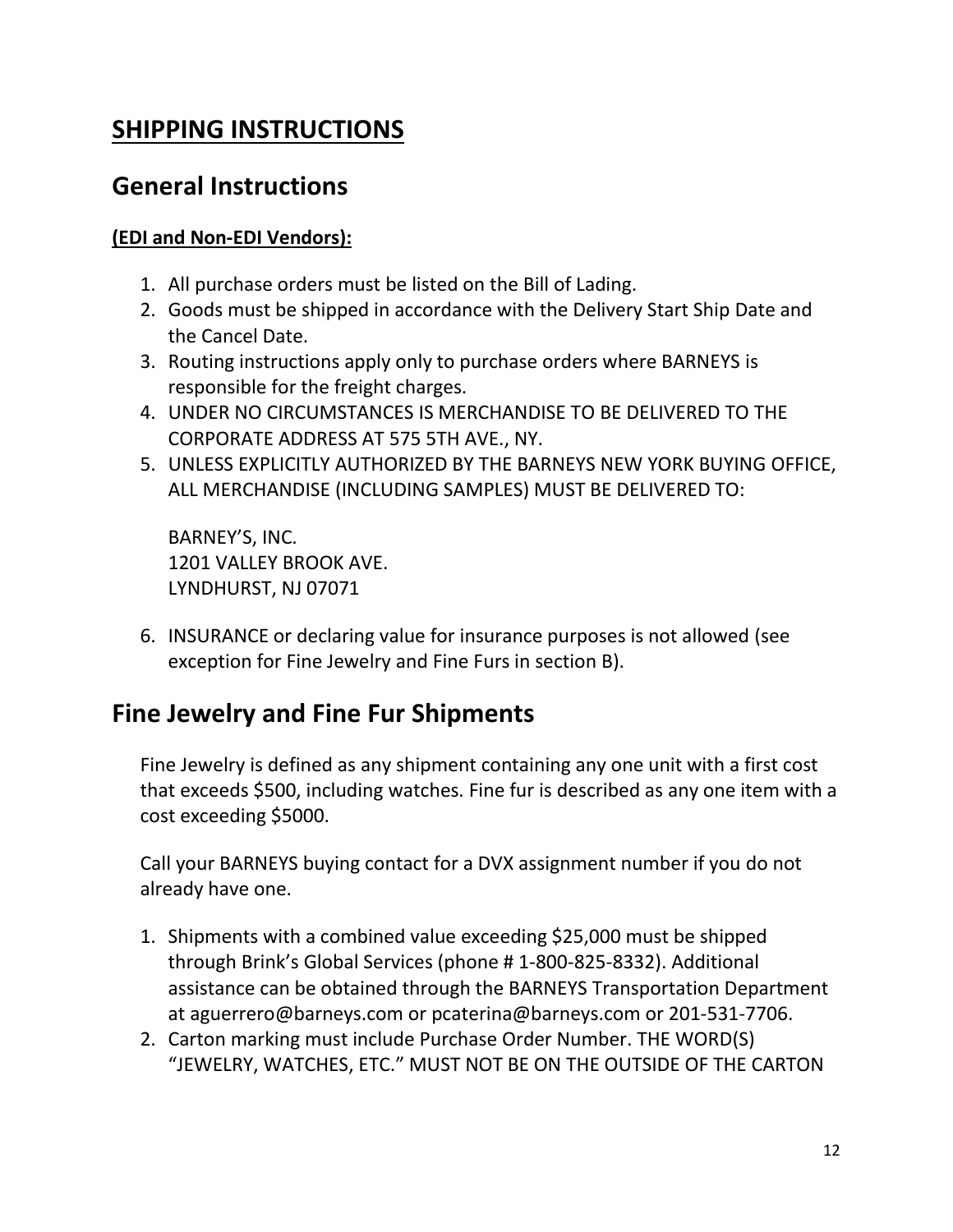OR ON THE FEDEX AIR WAYBILL. See Packing Instructions A-E for further details.

- 3. Any deviation from these fine jewelry and fine fur instructions will be cause for a chargeback.
- 4. Imitation or costume jewelry should ship via UPS, Federal Express Ground, or through the designated courier for your state (refer to the Carrier Selection in the Reference Guide).

# **Delivery Appointments**

- 1. EXCEPT FOR FEDEX GROUND COLLECT and UPS GROUND COLLECT, APPOINTMENTS MUST BE MADE for ALL incoming SHIPMENTS, 24 HOURS PRIOR TO DELIVERY. Both vendor deliveries and common carriers must contact our Receiving Department with all appropriate purchase order numbers referring to the delivery. Receiving hours are between 7:00am and 3:00pm, Monday through Friday.
- 2. In order to ship via FEDEX GROUND COLLECT the following qualifications are required. Please note that Barneys New York no longer provides an account number:
	- a. The shipper must have a FedEx account.
	- b. The shipper's FedEx account must be set up to ship FedEx Ground Collect.
	- c. Shippers should not ship "bill recipient," as this prompt will ask for the Barneys New York account number. Satisfying points (a) and (b) above will allow the shipper to ship "Collect" on their account.
- 3. In order to ship via UPS "collect" the vendor will need to designate, on their own account, that Barneys New York is a consignee billing account. The vendor can designate Barneys New York as a consignee billing account in their UPS WorldShip Address Book Editor under "Tools". Contact the UPS Technical Support Help Desk at 888-553-1118 with any additional questions.
- 4. BARNEYS Receiving Department must receive all delivery cancellations in writing, no later than 3:00pm the day prior to the scheduled appointment. Failure to keep delivery appointments without written notification of cancellation will result in a \$100 chargeback per missed appointment.

# **Delivery Refusals**

1. Shipments will be refused for the following reasons: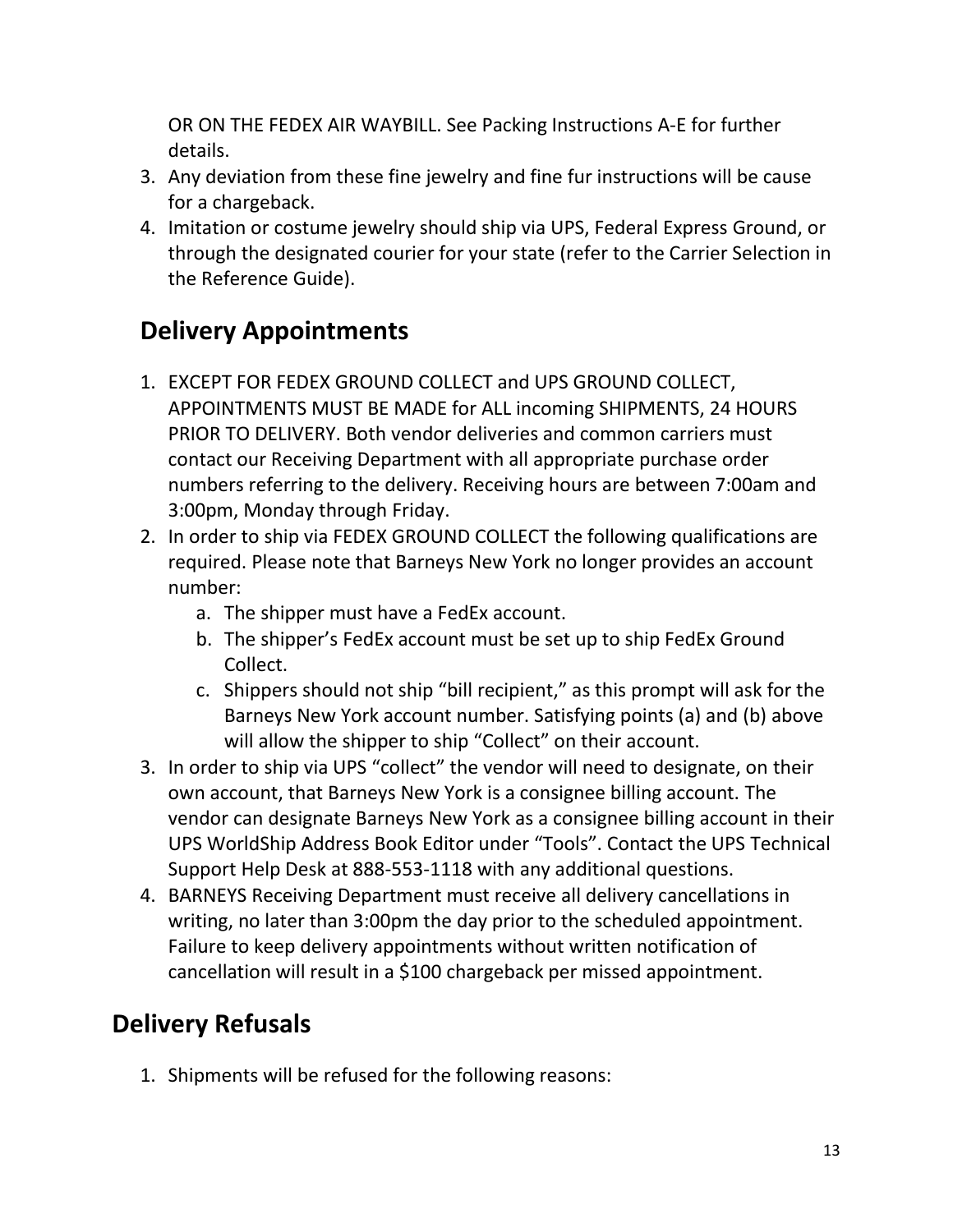- a. Attempts to deliver without a scheduled appointment, except for FEDEX GROUND COLLECT or UPS GROUND COLLECT.
- b. Purchase orders are not on file.
- c. Shipment delivered past cancellation or prior to start ship date.
- d. NO C.O.D. SHIPMENTS will be accepted. This includes C.O.D. for postage on UPS and Parcel Post shipments.

# **Samples**

- 1. SAMPLE SHIPMENTS ARE NOT TO BE SHIPPED TO 575 5TH AVE. NY.
- 2. All samples must be packed separately from regular purchase orders.
- 3. All documentation must show the sample purchase order number and buyer contact name.
- 4. All sample shipments MUST be consigned to the respective buyer as follows:

(BUYER NAME)

BARNEYS NEW YORK 1201 Valley Brook Ave. Lyndhurst, NJ 07071

- 5. UNDER NO CIRCUMSTANCES WILL C.O.D. SHIPMENTS BE ACCEPTED.
- 6. When shipping sample jewelry, vendors must adhere to the instructions found on page 7, section B "Jewelry Shipments".
- 7. NON-COMPLIANCE WITH THESE PROCEDURES WILL RESULT IN NONPAYMENT OR DELAYED PAYMENT AND A CHARGEBACK.

# **Routing Instructions**

- 1. Applies only when BARNEYS is paying for the freight.
- 2. Shipments made within a two (2) day time frame should be consolidated on one Bill of Lading whenever possible and whenever the shipping window allows. A shipping manifest must accompany a consolidated shipment. Failure to consolidate may result in a freight chargeback.
- 3. Shipments having a total combined weight of less than 250 lb. must be sent via FEDEX GROUND COLLECT.
- 4. Pre-paying the freight and adding it to an invoice is not allowed when BARNEYS is responsible for the freight.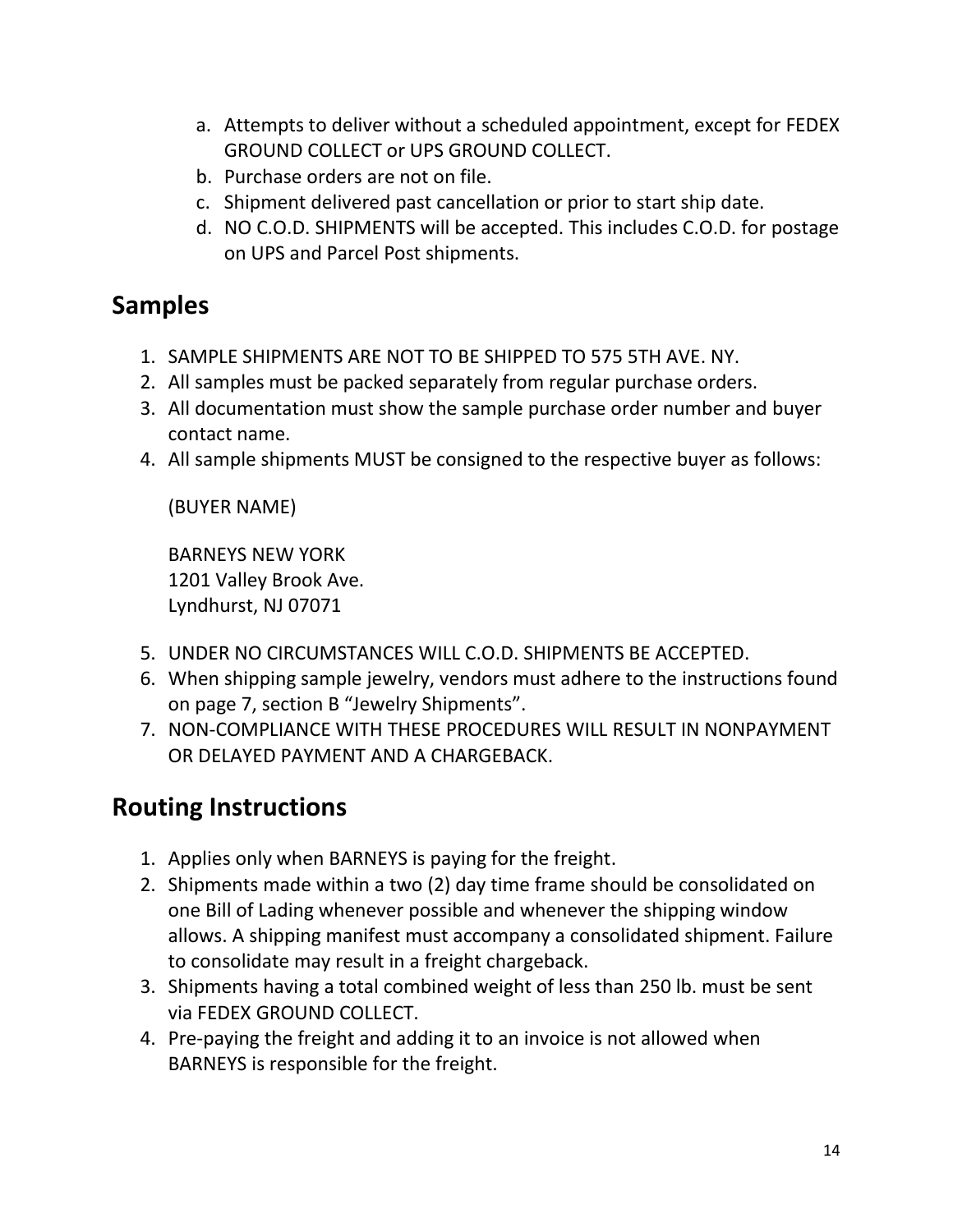- 5. Shipments having a total combined weight over 250 lb. but less than 6 pallets must be shipped via BARNEYS preferred common carrier (refer to the Routing Chart in the Reference Guide found in the back of this booklet). Our routing chart designating carrier by state of origin MUST be utilized when BARNEYS is responsible for any part of the freight charges.
- 6. For shipments of 6 pallets or more contact pcaterina@barneys.com for instructions.
- 7. If a designated carrier does not service your area, please contact BARNEYS Traffic Department for special routing instructions at 201-531-7706 or 7731.

# **Air Freight**

1. Under NO circumstance, where BARNEYS is responsible for all or any part of the freight charges, are air shipments to be made without proper authorization\*.

\*Air authorization consists of written approval from the Buying Office and the Traffic Department.

- 2. An air authorization number will be assigned by the Traffic Department.
- 3. Failure to obtain an authorization number will be considered an agreement on the shipper's part to assume full responsibility for all freight and handling charges.

# **Return to Vendor**

- 1. Any shipment or portion thereof, which must be returned to a vendor due to shipping errors or concealed damages, will be assessed an estimated 3% inbound charge plus the actual outbound freight costs. Additionally, there will be a fee of \$5.00 per carton or \$0.50 per GOH unit plus a \$100 handling fee.
- 2. Merchandise will be returned to a vendor for the following reasons:
	- a. Merchandise was not ordered
	- b. Over-Shipments
	- c. Duplicate Shipments
	- d. Substitutions
	- e. Defective Merchandise
	- f. Incomplete Sets
	- g. Concealed Damages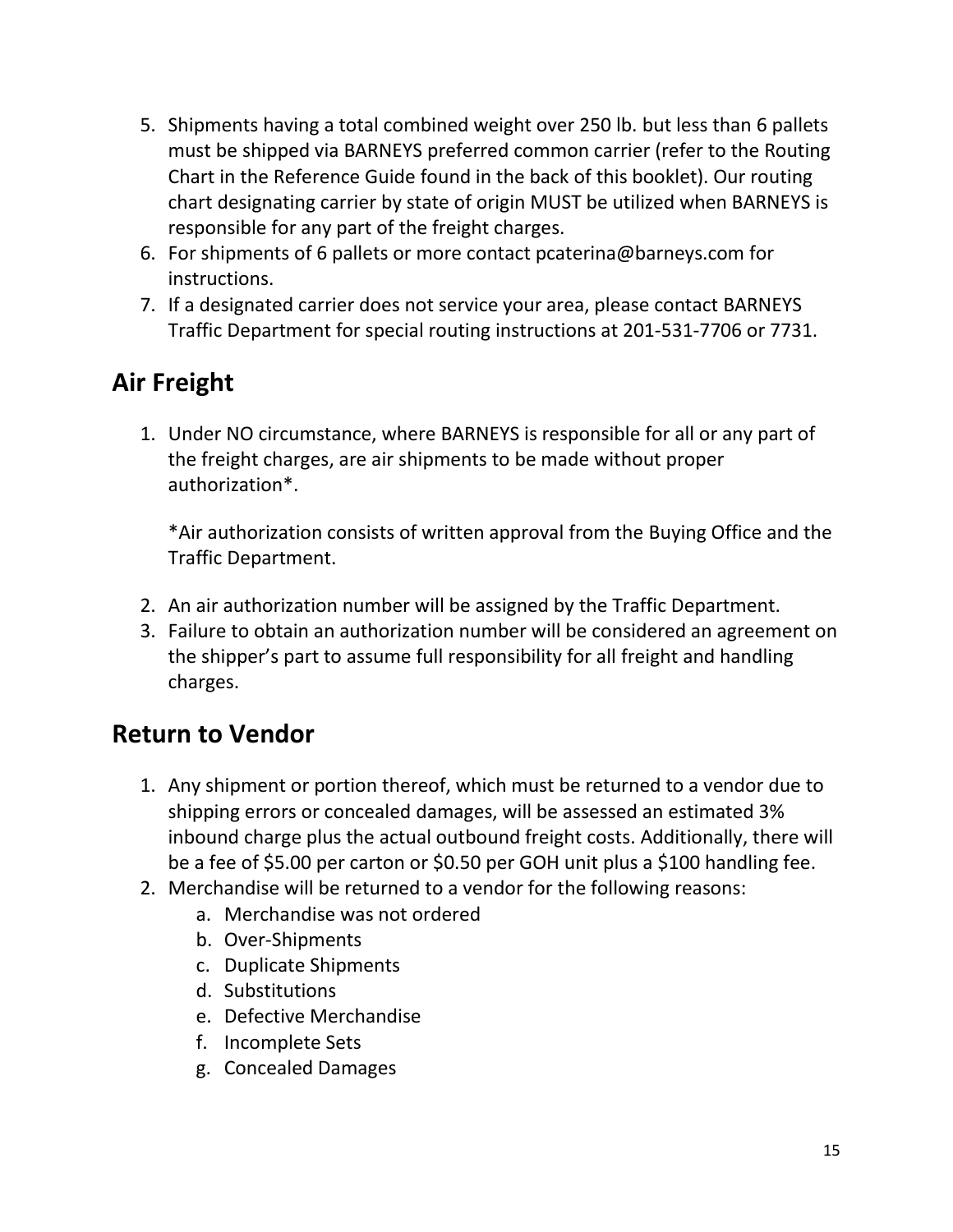- 3. Unauthorized substitutions will be returned or disposed of at the discretion of BARNEYS. BARNEYS will not accept payment responsibility for substitutions.
- 4. All returns will be shipped freight collect. Risk of loss passes to the consignee.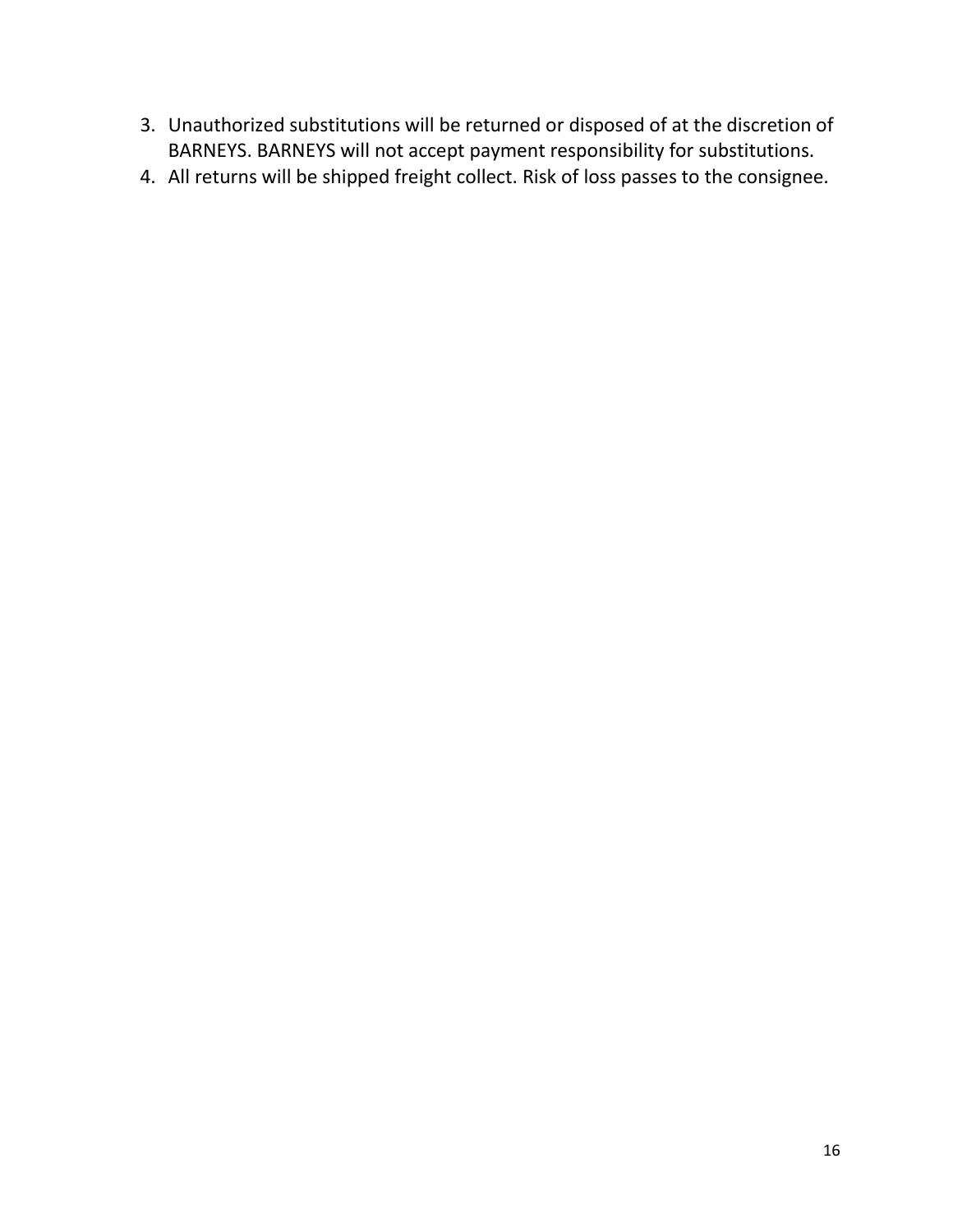# **CHARGEBACKS**

- 1. Vendor compliance with the instructions contained within this guide is vital to ensure merchandise is efficiently processed to the intended Barneys New York selling channel for maximum selling opportunity. Failure to follow the instructions in this guide will cause processing delays and expenses. As such, vendors will be subject to the chargebacks listed here when in violation of the instructions contained within this guide.
- 2. These Packing and Routing Instructions outline the requirements agreed to by your company. Expenses incurred as a result of not following these instructions will be charged to your company in the form of a chargeback.
- 3. All chargebacks will be issued to the vendor on a Vendor Packing & Routing Chargeback Form (see sample form in the Reference Guide at the back of this booklet). Vendors must respond in writing within (60) sixty days of the chargeback date with any questions.
- 4. All correspondence concerning chargebacks should be sent to:

BARNEYS NEW YORK 1201 Valley Brook Avenue Lyndhurst, New Jersey 07071 Attn: Chargeback Coordinator / Accounts Payable

5. Violations are as follows: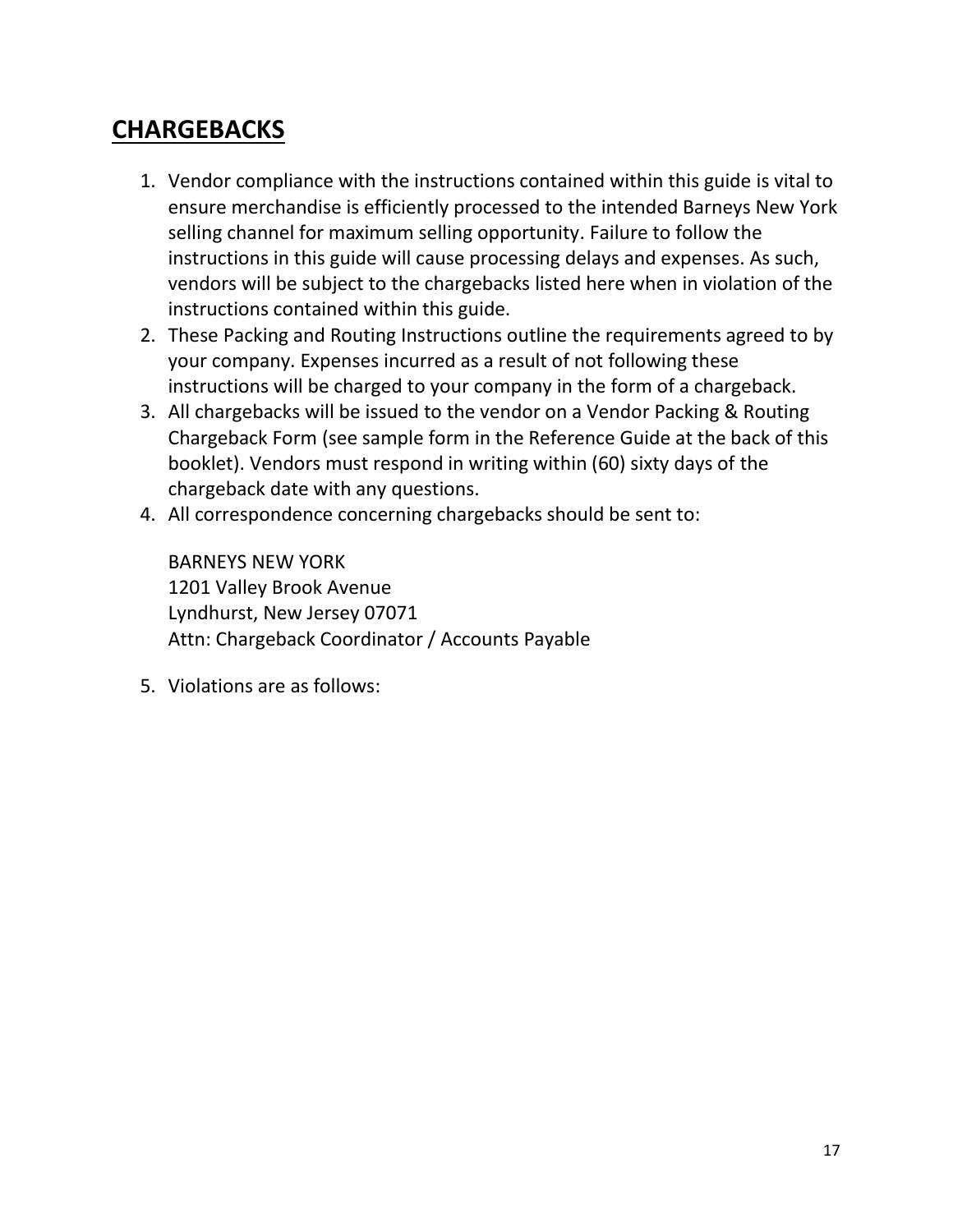| <b>INSUFFICIENT CARTON MARKINGS (ICM)</b>             |                                                |
|-------------------------------------------------------|------------------------------------------------|
| P/O Number                                            | \$30/hr handling - \$100 min                   |
| Number of cartons                                     | \$30/hr handling - \$100 min                   |
| Quantity per carton                                   | \$30/hr handling - \$100 min                   |
| Vendor name & address                                 | \$30/hr handling - \$100 min                   |
| PACKING SLIP INCOMPLETE (PSI)                         |                                                |
| No packing slip                                       | \$5 per carton plus \$10 per order - \$100 min |
| Color code                                            | \$5 per carton plus \$10 per order - \$100 min |
| Ship To address                                       | \$5 per carton plus \$10 per order - \$100 min |
| P/O number                                            | \$5 per carton plus \$10 per order - \$100 min |
| Dept. number                                          | \$5 per carton plus \$10 per order - \$100 min |
| Style number                                          | \$5 per carton plus \$10 per order - \$100 min |
| Qty. per carton                                       | \$5 per carton plus \$10 per order - \$100 min |
| Vendor name & address                                 | \$5 per carton plus \$10 per order - \$100 min |
| Size breakdown                                        | \$5 per carton plus \$10 per order - \$100 min |
| Qty. per item, size, color                            | \$5 per carton plus \$10 per order - \$100 min |
| Backorder not indicated                               | \$5 per carton plus \$10 per order - \$100 min |
| PACKING VIOLATION (PV)                                |                                                |
| Merchandise packed by store but P/O input as bulk     | \$100 plus 15 cents per unit                   |
| Merchandise packed by bulk but P/O input as pre-pack  | \$100 plus 15 cents per unit                   |
| Purchase orders packed together                       | \$100 plus 15 cents per unit                   |
| Individual styles packed together                     | \$100 plus 15 cents per unit                   |
| Multiple dept. packed together                        | \$100 plus 15 cents per unit                   |
| Merchandise without style numbers                     | \$100 plus 15 cents per unit                   |
| Merchandise without sizes                             | \$100 plus 15 cents per unit                   |
| Merchandise without plastic packaging                 | \$100 plus 15 cents per unit                   |
| Merchandise without hangers                           | \$100 plus 15 cents per unit                   |
| Merchandise pre-ticketed incorrectly or not ticketed  | \$100 plus 15 cents per unit                   |
| <b>ROUTING INFRACTIONS (RI)</b>                       |                                                |
| <b>Incorrect Carrier</b>                              | \$100 Plus Freight Differential                |
| <b>Missed Appointment</b>                             | \$100                                          |
| Prepaid freight added to commercial invoice           | \$100                                          |
| <b>Concealed Damages</b>                              | \$100 + \$5/carton or 50 cents/GOH + Freight   |
| DDP Shipments Erroneously Billed to BNY               | \$250                                          |
| Incomplete / Incorrect / Missing Documentation        | \$250+ Storage                                 |
| Merchandise shipped direct to stores or the Corporate | \$250                                          |
| Office                                                |                                                |
| Merchandise returned to vendor due to missing,        | \$250                                          |
| incorrect, or incomplete documentation                |                                                |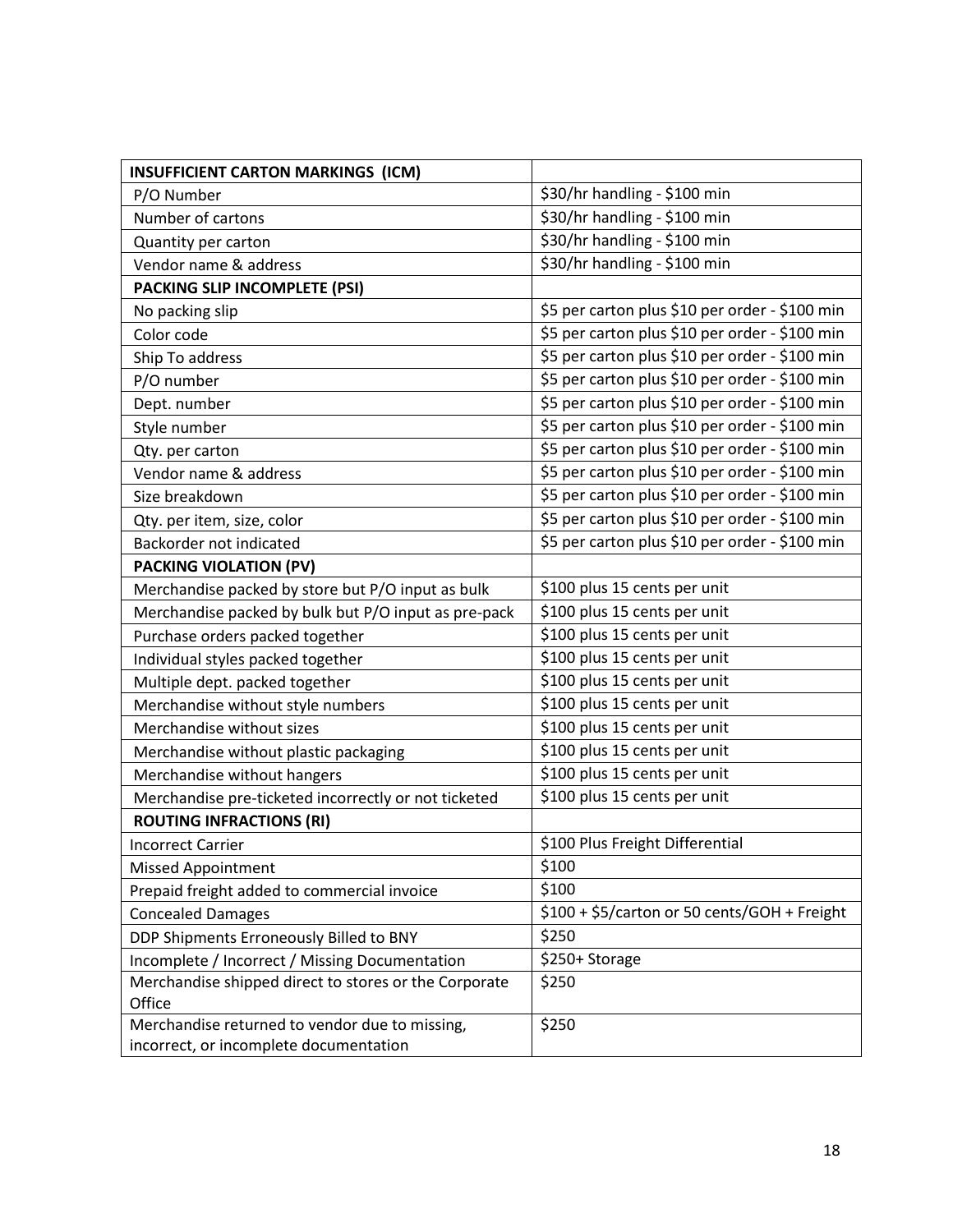# **CARRIER CONTACTS**

**Barneys House Truck (NY, NJ, and CT (up to 35 miles from NYC))** 201-531-7710 NJReceiving@barneys.com

**NRT (National Retail Transportation)** 888-466-5866 201-330-3677 option #1

**New England Motor Freight (NEMF)**

1-908-965-0100 (Dispatch)

**OT Delivery** 845-727-7260 [nmontgomery@otdelivery.net](mailto:nmontgomery@otdelivery.net)

**XPO Logistics** 800-755-2728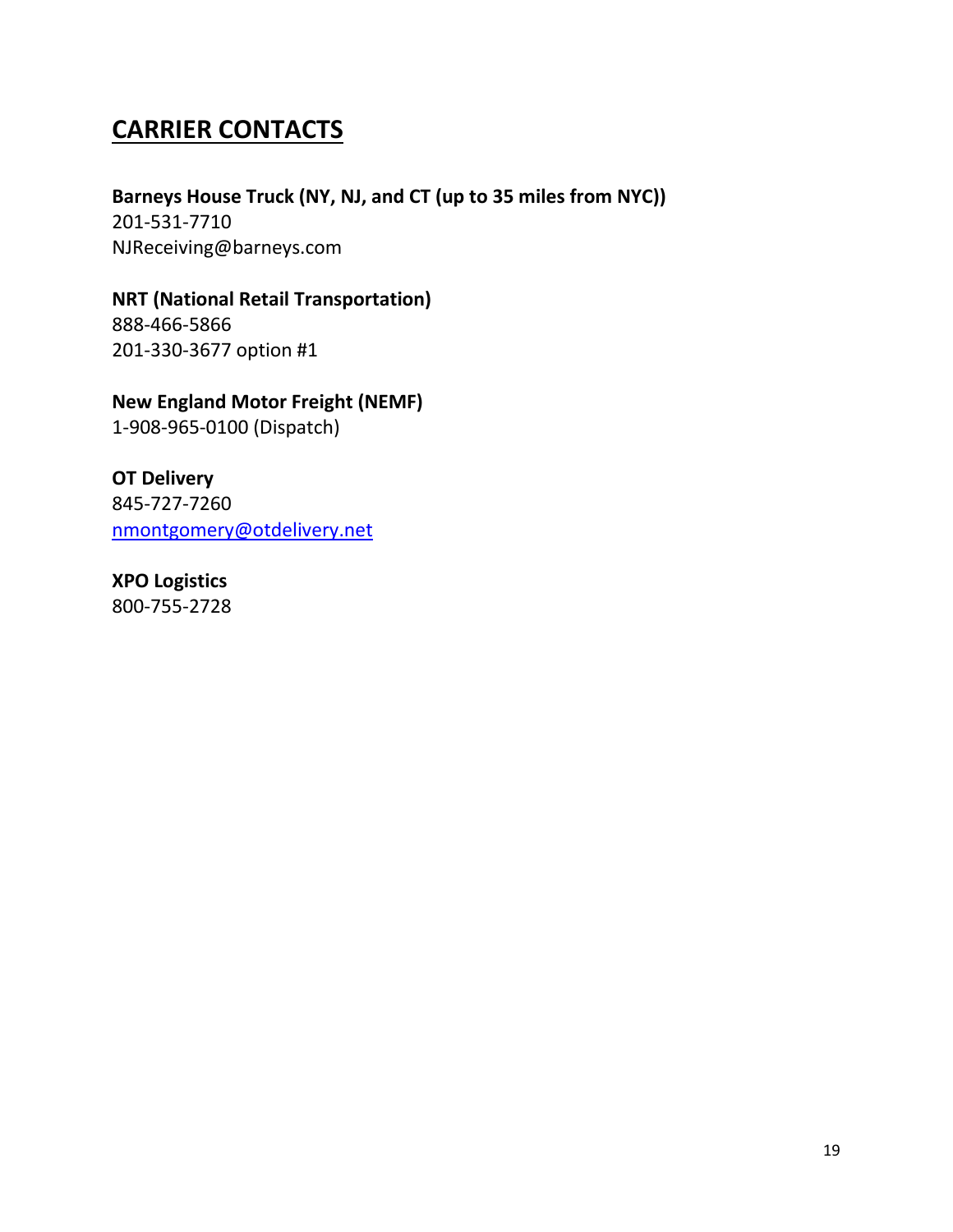| <b>Shipping To Barneys New York Distribution Center</b>                                                   |                             |                              |  |
|-----------------------------------------------------------------------------------------------------------|-----------------------------|------------------------------|--|
| <b>Origin State</b>                                                                                       | 1-250 Lbs.                  | > 251 Lbs. And < 6 Pallets** |  |
| Alabama                                                                                                   | <b>FedEx Ground Collect</b> | <b>XPO Logistics</b>         |  |
| Arkansas                                                                                                  | <b>FedEx Ground Collect</b> | <b>XPO Logistics</b>         |  |
| Arizona                                                                                                   | <b>FedEx Ground Collect</b> | <b>XPO Logistics</b>         |  |
| California                                                                                                | <b>FedEx Ground Collect</b> | NRT or XPO Logistics         |  |
| Colorado                                                                                                  | <b>FedEx Ground Collect</b> | <b>XPO Logistics</b>         |  |
| *Connecticut                                                                                              | *FedEx Ground Collect       | *New England Motor Freight   |  |
| Delaware                                                                                                  | <b>FedEx Ground Collect</b> | New England Motor Freight    |  |
| Florida                                                                                                   | <b>FedEx Ground Collect</b> | <b>XPO Logistics</b>         |  |
| Georgia                                                                                                   | <b>FedEx Ground Collect</b> | <b>XPO Logistics</b>         |  |
| Idaho                                                                                                     | <b>FedEx Ground Collect</b> | <b>XPO Logistics</b>         |  |
| Illinois                                                                                                  | <b>FedEx Ground Collect</b> | New England Motor Freight    |  |
| Indiana                                                                                                   | <b>FedEx Ground Collect</b> | <b>XPO Logistics</b>         |  |
| lowa                                                                                                      | <b>FedEx Ground Collect</b> | <b>XPO Logistics</b>         |  |
| Kansas                                                                                                    | <b>FedEx Ground Collect</b> | <b>XPO Logistics</b>         |  |
| Kentucky                                                                                                  | <b>FedEx Ground Collect</b> | <b>XPO Logistics</b>         |  |
| Louisiana                                                                                                 | <b>FedEx Ground Collect</b> | <b>XPO Logistics</b>         |  |
| Maine                                                                                                     | <b>FedEx Ground Collect</b> | New England Motor Freight    |  |
| Maryland                                                                                                  | <b>FedEx Ground Collect</b> | New England Motor Freight    |  |
| Massachusetts                                                                                             | <b>FedEx Ground Collect</b> | New England Motor Freight    |  |
| Michigan                                                                                                  | <b>FedEx Ground Collect</b> | <b>XPO Logistics</b>         |  |
| Minnesota                                                                                                 | <b>FedEx Ground Collect</b> | <b>XPO Logistics</b>         |  |
| Mississippi                                                                                               | <b>FedEx Ground Collect</b> | <b>XPO Logistics</b>         |  |
| Missouri                                                                                                  | <b>FedEx Ground Collect</b> | <b>XPO Logistics</b>         |  |
| Montana                                                                                                   | <b>FedEx Ground Collect</b> | <b>XPO Logistics</b>         |  |
| Nebraska                                                                                                  | <b>FedEx Ground Collect</b> | <b>XPO Logistics</b>         |  |
| Nevada                                                                                                    | <b>FedEx Ground Collect</b> | <b>XPO Logistics</b>         |  |
| New Hampshire                                                                                             | <b>FedEx Ground Collect</b> | New England Motor Freight    |  |
| *New Jersey                                                                                               | *FedEx Ground Collect       | *New England Motor Freight   |  |
| <b>New Mexico</b>                                                                                         | <b>FedEx Ground Collect</b> | <b>XPO Logistics</b>         |  |
| *New York                                                                                                 | *FedEx Ground Collect       | *New England Motor Freight   |  |
| North Carolina                                                                                            | <b>FedEx Ground Collect</b> | <b>XPO Logistics</b>         |  |
| North Dakota                                                                                              | <b>FedEx Ground Collect</b> | <b>XPO Logistics</b>         |  |
| Ohio                                                                                                      | <b>FedEx Ground Collect</b> | <b>XPO Logistics</b>         |  |
| Oklahoma                                                                                                  | <b>FedEx Ground Collect</b> | <b>XPO Logistics</b>         |  |
| Oregon                                                                                                    | <b>FedEx Ground Collect</b> | <b>XPO Logistics</b>         |  |
| Pennsylvania                                                                                              | <b>FedEx Ground Collect</b> | New England Motor Freight    |  |
| Rhode Island                                                                                              | <b>FedEx Ground Collect</b> | New England Motor Freight    |  |
| South Carolina                                                                                            | <b>FedEx Ground Collect</b> | <b>XPO Logistics</b>         |  |
| South Dakota                                                                                              | <b>FedEx Ground Collect</b> | <b>XPO Logistics</b>         |  |
| Tennessee                                                                                                 | FedEx Ground Collect        | <b>XPO Logistics</b>         |  |
| Texas                                                                                                     | <b>FedEx Ground Collect</b> | <b>XPO Logistics</b>         |  |
| Utah                                                                                                      | <b>FedEx Ground Collect</b> | <b>XPO Logistics</b>         |  |
| Vermont                                                                                                   | FedEx Ground Collect        | New England Motor Freight    |  |
|                                                                                                           | <b>FedEx Ground Collect</b> | New England Motor Freight    |  |
| Virginia<br>Washington                                                                                    |                             |                              |  |
|                                                                                                           | <b>FedEx Ground Collect</b> | <b>XPO Logistics</b>         |  |
| Washington Dc                                                                                             | <b>FedEx Ground Collect</b> | New England Motor Freight    |  |
| West Virginia                                                                                             | <b>FedEx Ground Collect</b> | <b>XPO Logistics</b>         |  |
| Wisconsin                                                                                                 | FedEx Ground Collect        | <b>XPO Logistics</b>         |  |
| Wyoming                                                                                                   | FedEx Ground Collect        | <b>XPO Logistics</b>         |  |
| *NYC And NJ (Within 35 Miles of NYC) please inquire about House Truck pick up via NJrecieving@Barneys.com |                             |                              |  |
| ** Shipments of 6 pallets or more, please inquire via routing@Barneys.com For Instructions                |                             |                              |  |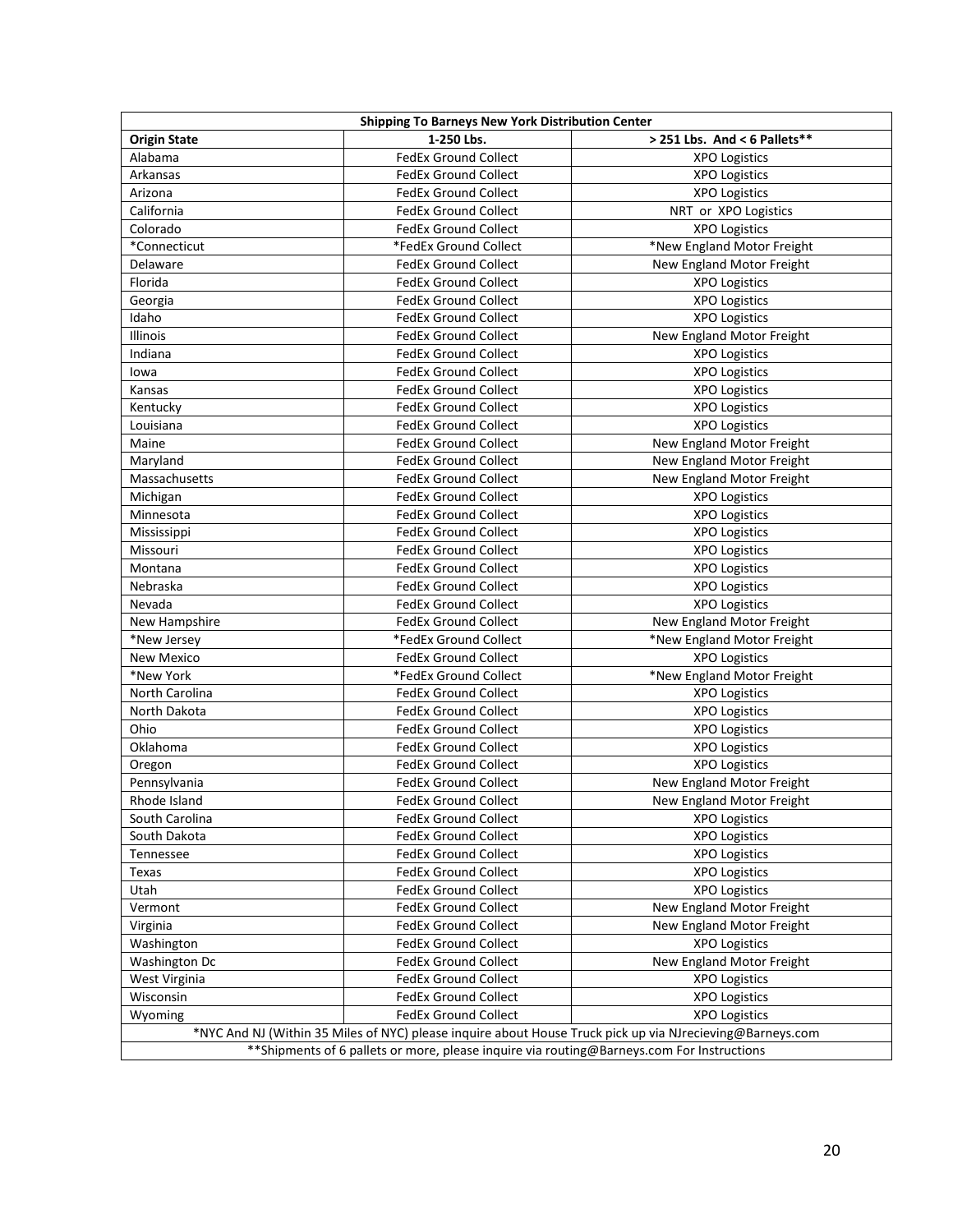# **BARNEYS NEW YORK CONTACTS**

### **Corporate Office, Barneys New York**

575 5th Ave. New York, N.Y. 10017 (212) 450-8300 (Buying Office)

### **Distribution Center, Barneys New York**

1201 Valley Brook Ave. Lyndhurst, New Jersey 07071

- **Delivery Appointments:** (201) 531-7711 or 7710 NJReceiving@barneys.com
- **Invoices** Accounts Payable, Barneys New York P.O. Box 422 Lyndhurst, New Jersey 07071 (201 )531-7974 [APLyndhurst@barneys.com](mailto:APLyndhurst@barneys.com)
- **General Labeling, Packing, Ticket inquiries:** [vendorcompliance@barneys.com](mailto:vendorcompliance@barneys.com)
- **Routing and Transportation inquires:** [routing@barneys.com](mailto:routing@barneys.com)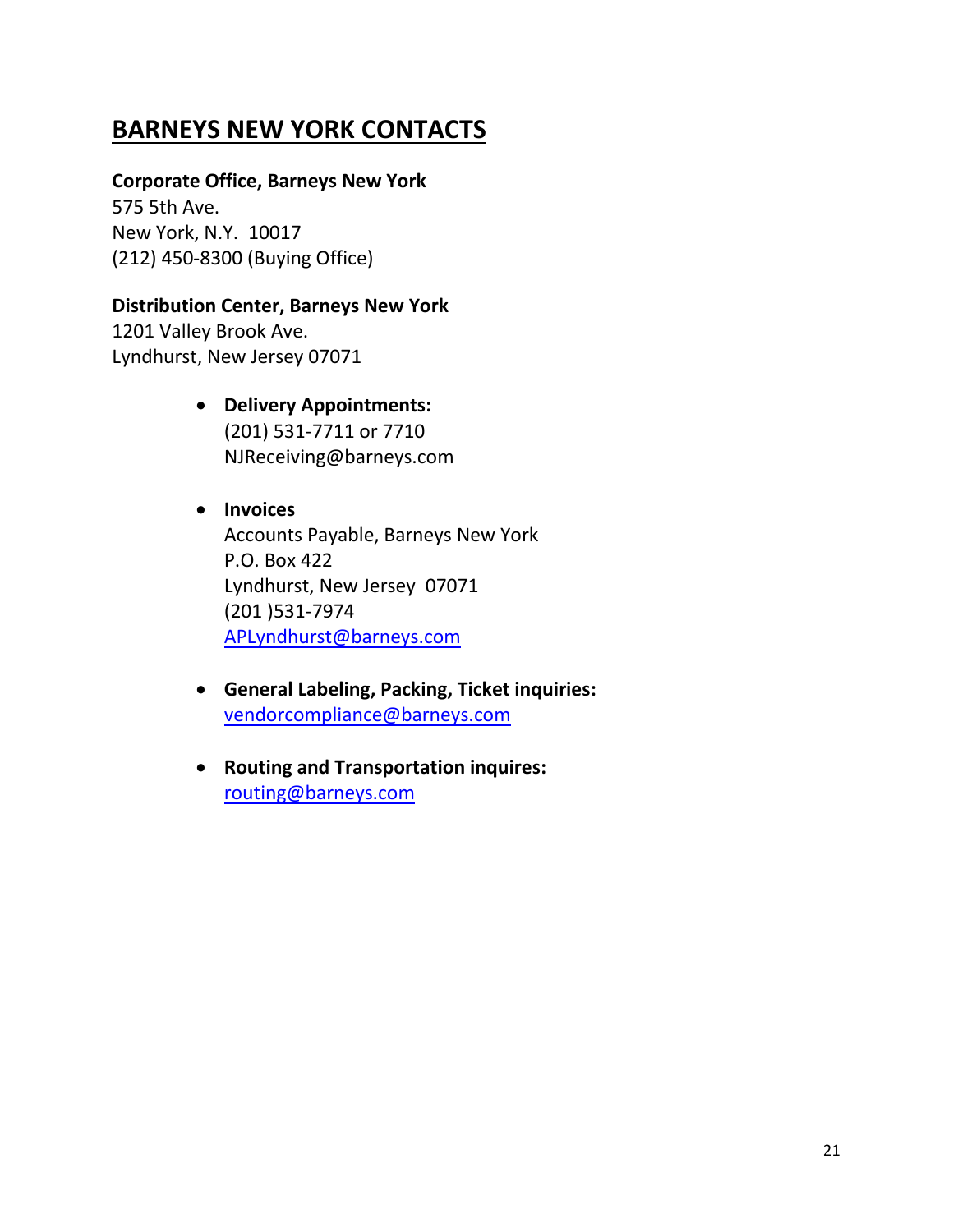### **BARNEYS NEW YORK LOCATIONS**

#### **Store Locations:**

#### **001 Downtown**

101 7th Ave, New York, NY 10011 T/(646) 264-6400

#### **003 Madison**

660 Madison Avenue, New York, NY 10065 T/212-826-8900 F/212-833-2293

#### **007 Beverly Hills**

9570 Wilshire Boulevard, Beverly Hills, CA 90212 T/310-276-4400 F/310-777-5742

#### **151 Seattle**

600 Pine Street, Seattle, WA 98101 T/206-622-6300 F/206-622-5421

#### **252 Chicago**

15 East Oak Street, Chicago, IL 60611 T/312-587-1700 F/312-587-0113

#### **254 Copley**

100 Huntington Avenue, Boston, MA 02116 T/617-385-3300 F/617-385-3391

### **255 Las Vegas**

3327 Las Vegas Boulevard, South Las Vegas, NV 89109 T/702-629-4200 F/702-629-4235

### **256 San Francisco**

77 O'Farrell Street, San Francisco, CA 94108 T/415-268-3500 F/415-268-3501

### **322 Broadway**

2151 Broadway, New York, NY 10023 T/646-335-0978 F/646-335-0988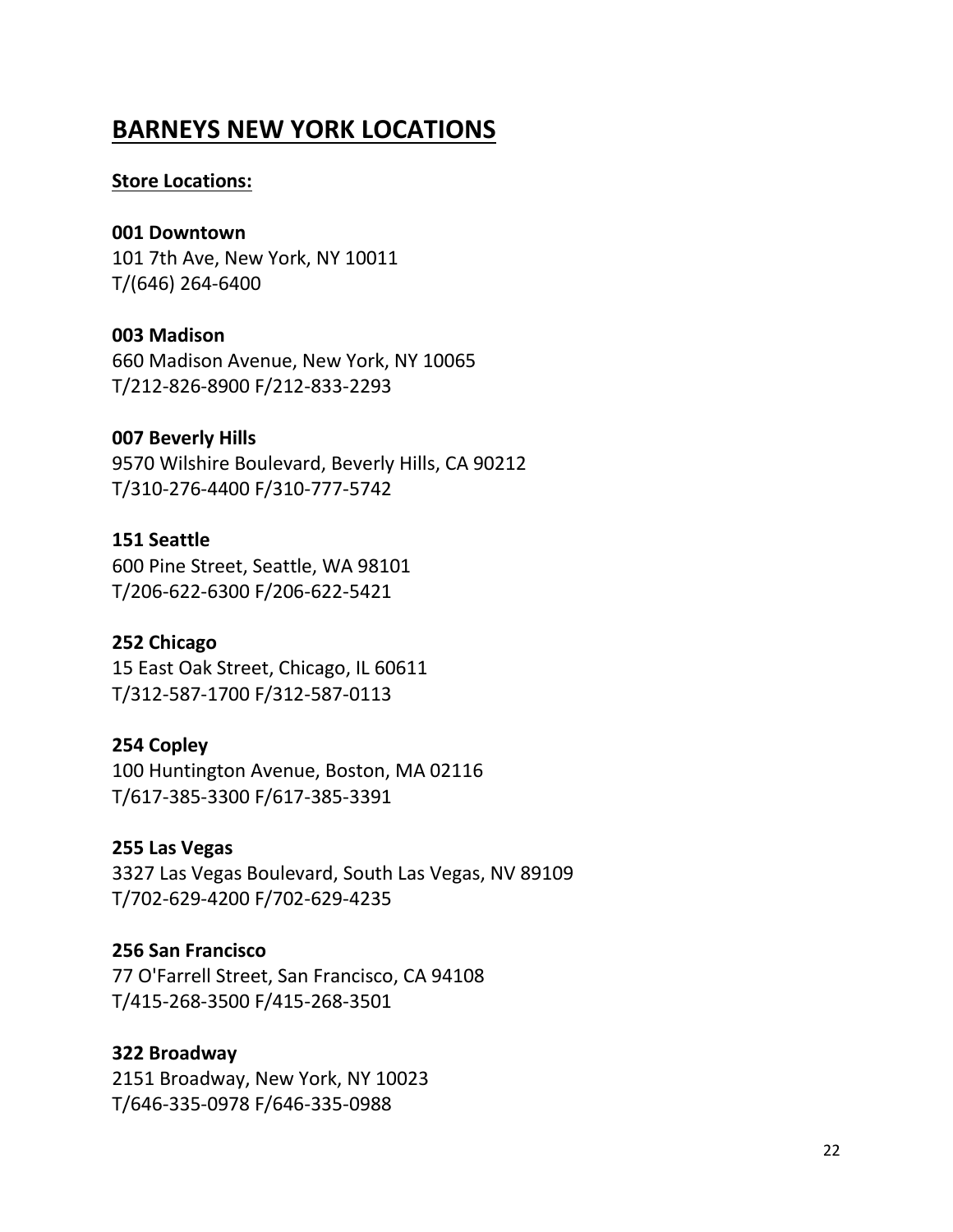#### **331 The Grove**

189 The Grove Drive, Suite S-10, Los Angeles, CA 90036 T/323-761-5255 F/323-761-5263

#### **333 Glendale**

869 Americana Way, Glendale, CA 91210 T/818-254-3170 F/818-254-3178

#### **335 Philadelphia**

1811 Walnut Street, Philadelphia, PA 19103 T/215-563-5333 F/215-563-2289

#### **338 Santa Monica**

395 Santa Monica Place, Suite #146, Santa Monica, CA 90401 T/310-260-4715 F/310-458-3035

#### **339 Brooklyn**

194 Atlantic Avenue, Brooklyn, NY 11201 T/718-637-2234 F/718-637-2242

### **401 Woodbury**

240 Hudson Valley, Central Valley, NY 10917 T/845-928-4455 F/845-928-4458

#### **404 Cabazon**

48650 Seminole Drive, Cabazon, CA 92230 T/951-849-1600 F/951-849-0149

#### **406 Camarillo**

849 East Ventura Blvd, Suite 710, Camarillo, CA 93010 T/805-445-1123 F/805-445-9062

#### **410 Riverhead**

912 Tanger Mall Drive, Riverhead, NY 11901-7400 T/631-369-7700 F/631-369-8814

#### **411 Waikele**

94-790 Lumiaina Street, Suite 103, Waipahu HI 96796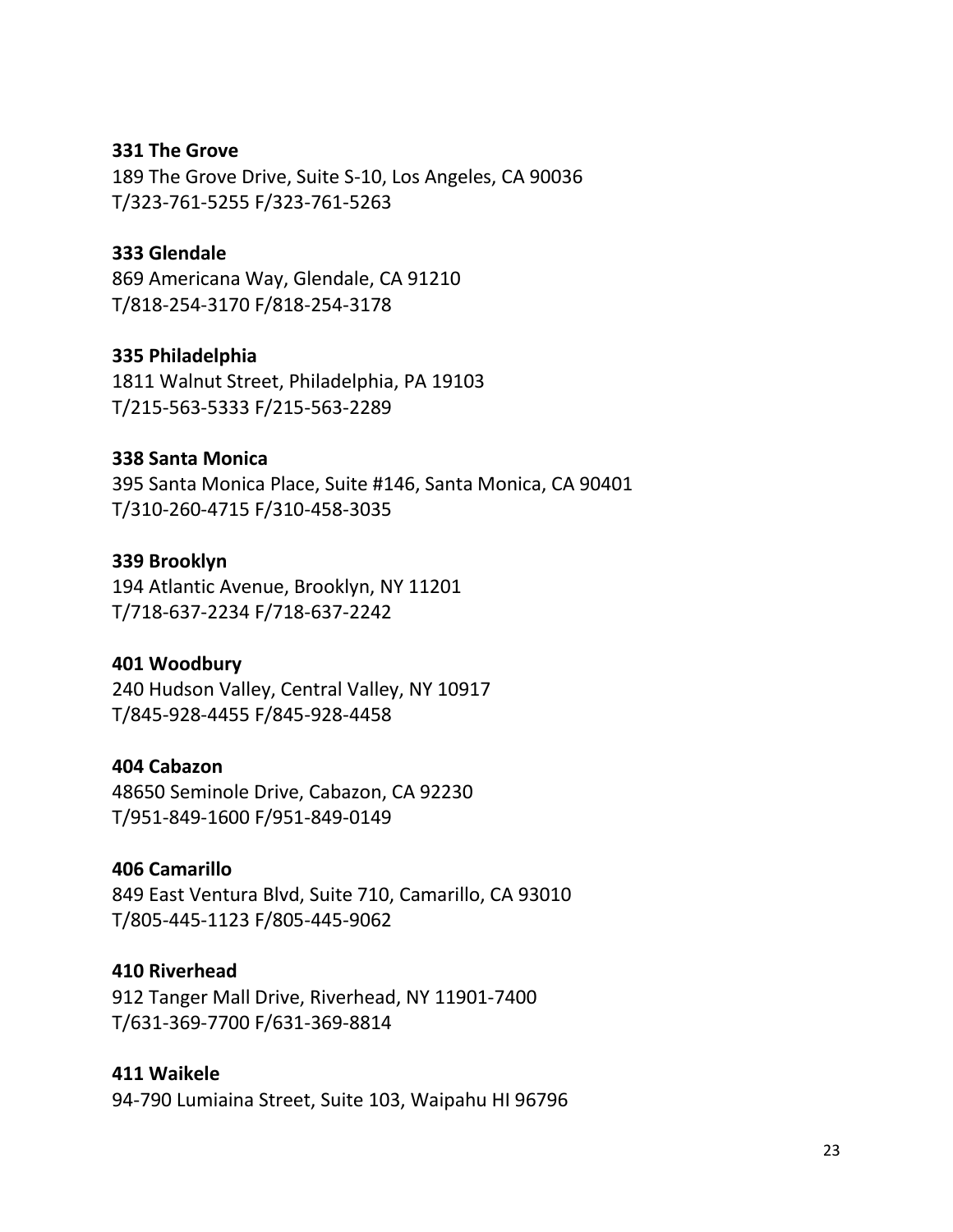T/808-680-0808 F/808-680-0691

### **412 Wrentham**

1 Premium Outlets Blvd., Suite 250, Wrentham, MA 02093 T/508-384-7077 F/508-384-9894

### **413 Carlsbad**

5629 Paseo del Norte, Space 100, Carlsbad, CA 92008 T/760-929-9600 F/760-929-9605

### **420 Sawgrass**

1840 Sawgrass Mills Circle, Suite 4100, Sunrise, FL 33323 T/954-331-1260 F/954-331-1268

### **423 Livermore**

2626 Livermore Outlets Drive, Suite 880, Livermore, CA 94551 T/925-443-4447 F/925-443-4774

### **425 Rosemont**

5220 Fashion Outlets Way, Suite 2095, Rosemont, IL 60018 T/847-678-9127 F/847-678-8835